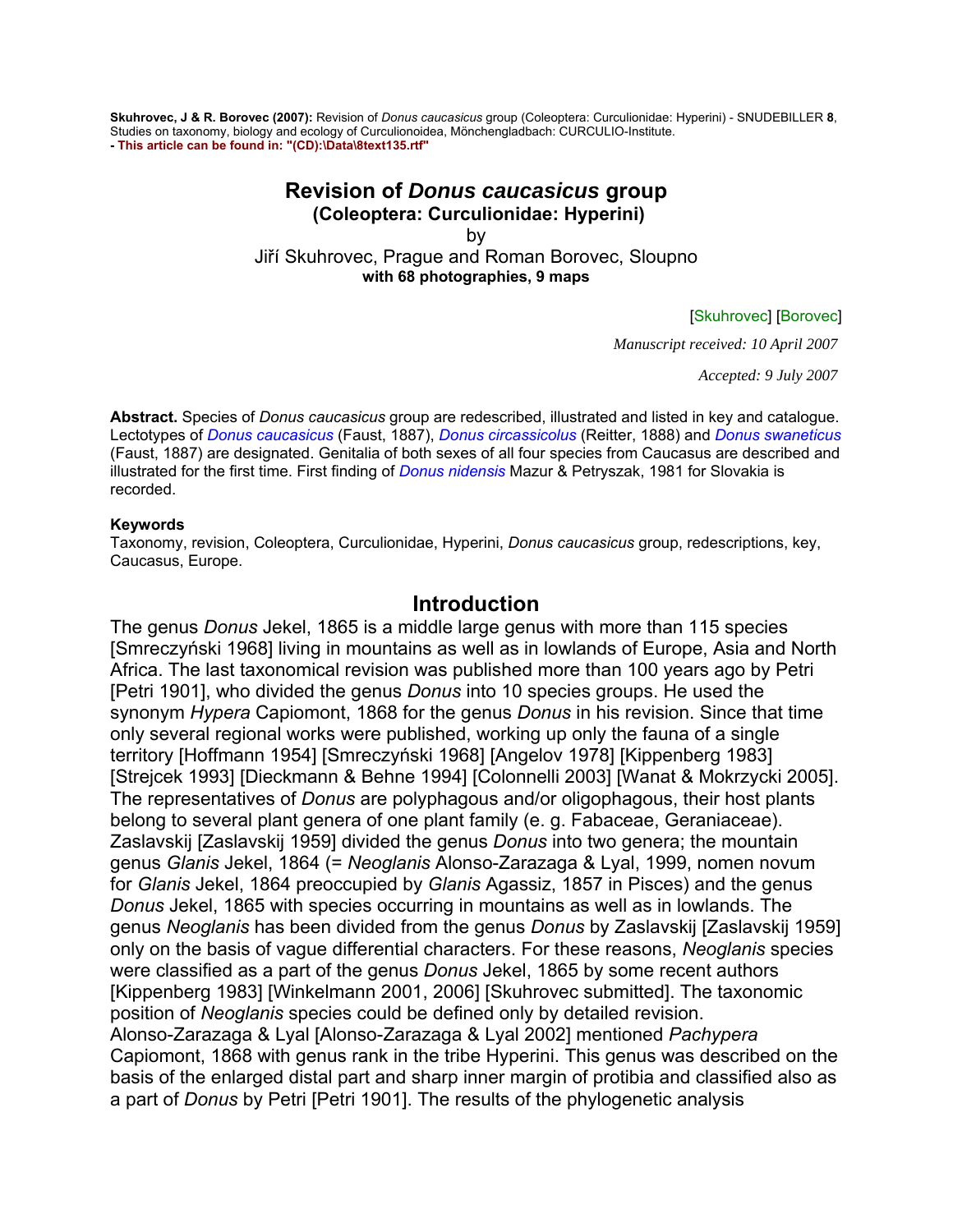[Skuhrovec unpubl. data] clearly show that the generic status of *Pachypera* is unjustified and should be classified **as a species group** of the genus *Neoglanis*.

The transfer of the subgenus *Antidonus* Bedel, 1886 from *Hypera* Germar, 1817 to genus *Donus* [Zaslavskij 1959] leads to the following problems. The situation is the same as discussed before (*Neoglanis* versus *Donus)*. Skuhrovec [Skuhrovec 2006] and Winkelmann [Winkelmann 2001, 2006] did not accept these changes without a detailed revision of several Hyperini groups. Results of larval morphology [Skuhrovec submitted] partially correspond to these taxonomic changes, but we must establish the basic groups before making taxonomic changes inside.

The revision of genus is very necessary as well as the new evaluation of characters stated for the genus by Petri.

Although the group of *Donus caucasicus* forms a species group, their phylogenetical relationship to similar species living outside of Caucasus is possible to judge only on the basis of the study of the whole genus.

----154----

The whole group is characterised by the following set of features:

**(1)** Pronotum and elytra only with setae, without scales and without long projections;

- **(2)** Distance between eyes (frons) shorter than base of rostrum;
- **(3)** Pronotum simply punctured;
- **(4)** Punctures of inner and outer elytral intervals equal;
- **(5)** Elytral intervals 3 und 9 not enlarged at the apex;
- **(6)** Apical part of suture interval not tapering;
- **(7)** Apical portion of protibia rounded, armed with short bristles;
- **(8)** Mesosternal projection not visible in lateral view.

According to these characters it is - on the one hand - possible to classify species known from Caucasus and Asia Minor to the *Donus caucasicus* group but on the other hand also several species living outside of this region: *Donus minutus* (Petri, 1901) from Rodna Mountains (Romania), *Donus virescens* (Petri, 1901) from Sliven (Bulgaria), *Donus nidensis* Mazur & Petryszak, 1981 from Nida valley (Poland), and the not long ago described *Donus osellai* Winkelmann, 2001 from Sella Nevea (Italy). Unfortunately, *Donus minutus* as well as *Donus virescens* were described only by one female, and Petri's collection is quite inaccessible for the study at present. *Donus virescens* is known only from its description, and *Donus minutus* is known by another immature female from Dresden Museum determined by Penecke. This specimen is described and illustrated here. In view of their different origin but also some characters stated in the descriptions, it is evident that these 2 species are different from the species from Caucasus. Without studying the material of *Donus virescens* it was not (filed) considered in this key. Comprised are only species from Caucasus and the very similar species *Donus nidensis* and *Donus osellai* as well as the immature female of *Donus minutus*.

# **Material and methods**

All types were dissected, and the genitalia were placed on the same label as the beetle. Dissected male and female genitalia were embedded in glycerine. Genitalia are mounted on the same card as the respective specimen.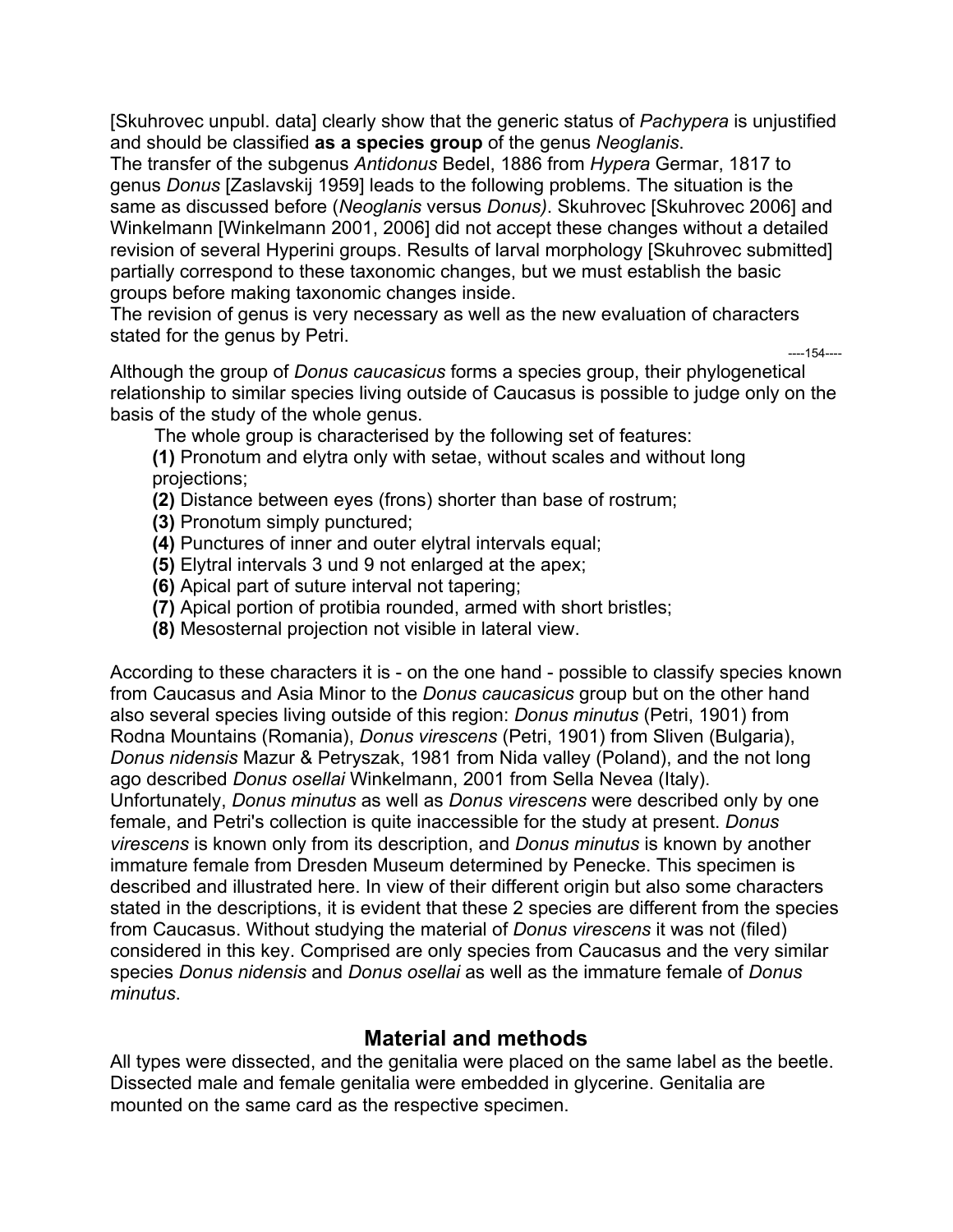Body length was measured including the rostrum. All measurements were measured from dorsal view.

# **Taxonomic part**

# **Caucasian species**

# *Donus caucasicus* **(Faust, 1887)**

[Tab. DcauM] [Tab. DcauF]

| [Fig. Dcau1M]               |
|-----------------------------|
| [Fig. Dcau1F]               |
| [Fig. Dcau2]                |
| [Fig. Dcau3]                |
| [Fig. Dcau13]               |
| [Fig. Dcau14F]              |
| [Fig. DaDcau] [Fig. DaDall] |
|                             |

#### **Original description: [Faust 1887cau] Redescription & key: [Petri 1901cau] [Petri 1901key]**

### **Type material**

----155----

LT: 1M, collection Hungarian Natural History Museum, Budapest: "Kaukas, Leder" / "Holotypus 1887, Hypera caucasica, Faust" (white label with red margins) / "coll. Reitter" / "Lectotype, Hypera caucasica Faust, 1887, design. J. Skuhrovec & R. Borovec 2007" (red label).

**PLT:** 1F, collection Museum für Tierkunde, Dresden: "Caucasus, Reitter" / "caucasica" / "coll J. Faust, Ankauf 1900" / "Staatl. Museum für Tierkunde Dresden" / "Type" (red label) / "Paralectotype, Hypera caucasica Faust, 1887, design. J. Skuhrovec & R. Borovec 2007" (red label).

**Labels:** [Fig. LDcau]

## **Redescription**

**Colour and vestiture.** [Fig. Dcau1M] [Fig. Dcau1F]*.* Frons with densely pale hairlike setae, with small distinct black carina dorsally. Rostrum black, with distinct puncturation, hairlike setae more sparser than on frons, from the third fifth to apex of rostrum several hairlike setae and several short projecting hairlike setae on the apex of rostrum. Antennae light reddish to brown, first seven antennomeres basally light reddish and apically dark reddish, last antennomere basally dark reddish and apically brown. Club basally dark reddish, middle and apically brown. Distal part of antennomere and club with a few pale hairlike setae.

Surface of pronotum black, covered with pale hairlike to scale-shaped setae with cupreous tinge.

Elytra black with pale and brown hairlike to scale-shaped setae with cupreous tinge. Elytral intervals soft-grained with soft, heavily visible setae; on apex minutely projecting pale hairlike setae. Setae forming following colour pattern: pale and brown setae clumb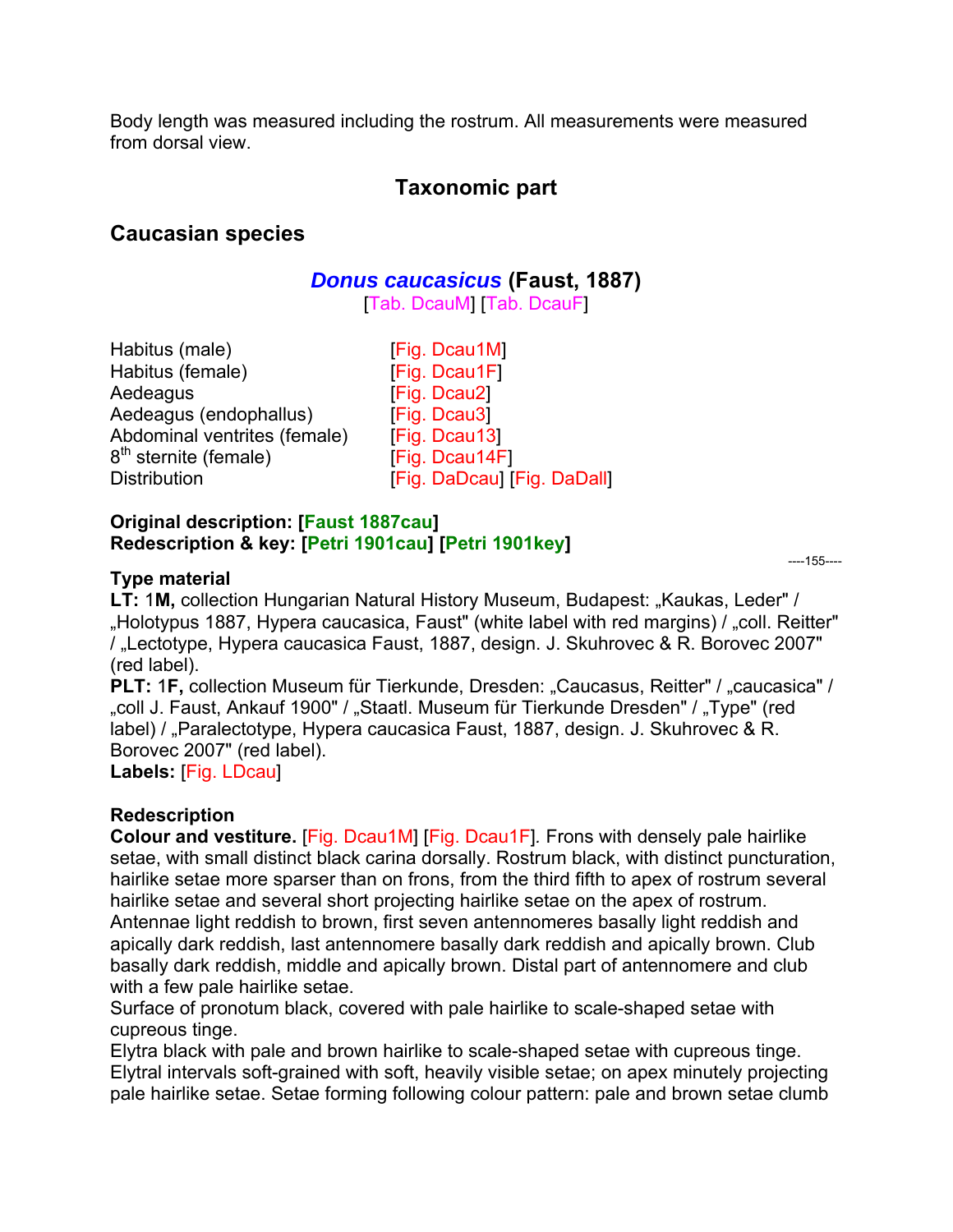in pale spots on elytra only in the apex half.

Proximal part of femora black with pale hairlike setae with cupreous tinge, apex slightly reddish brown. Proximal parts of tibiae black with pale hairlike setae with cupreous tinge, apex slightly reddish brown, heavily punctured, inner side with 10-20 pale spines, bristles in apical part of protibia reddish brown to dark brown. All visible tarsomeres light reddish to reddish brown with pale hairlike setae, dorsally with a black line, sole (of the tarsi) with high density of pale bristles. Claws light reddish.

Abdomen black with pale and brown hairlike setae with cupreous tinge on abdominal ventrites.

**Head.** Eye oval, slightly dished, upper margin higher than base of rostrum in lateral view; nearly slightly shorter than base of rostrum. Distance between eyes (frons) shorter than base of rostrum (ratio = 0.75), apex of rostrum slightly broader than base of rostrum; no rim between base of rostrum and interoral interval. Rostrum short, narrow, slightly shorter than pronotum (ratio = 0.61), slightly not distinctly down-curved from dorsal view; very slightly distinct longitudinal groove in the middle of rostrum is Y-shaped in third fifth of the length of rostrum, longitudinal groove distinctly continue to apex of rostrum and disappeared between imaginary join of base of antennae; near base no ventral process in lateral view; apex of rostrum slightly broader than base of rostrum in lateral view [Fig. Dcau1M] [Fig. Dcau1F]*.*

**Antennae.** Inserted one third from rostrum apex; scrobe in front of antenna broad as third of width rostrum and short, near base of rostrum enlarged into the half of the width of rostrum, located in ventral part of rostrum. Antenna narrow, funicle 7-segmented, club oval, 4-segmented. Funcile segment 1 approximately as long as or slightly shorter than 2; 3 and 4 slightly longer than 5 to 7, 5 to 7 almost as long as wide; upper part of funicle segment 7 enlarged. Club slightly shorter than funicle segments 3 to 7 together, but longer than 4 to 7*.* ----156----

**Pronotum.** Wider than long, widest in anterior third, anterior margin almost straight in dorsal view, sides rounded, posterior margin as wide as anterior margin, noticeably constricted basally; finely and densely punctated, area among punctures shiny, without microstructure [Fig. Dcau1M] [Fig. Dcau1F].

**Elytra.** Oval, longer than wide, base slightly wider than base of pronotum, no humeral angles, sides slightly parallel in middle; in basal half of elytra intervals 1, 3, 5 and 7 elevated very strongly, apically not so distinct. Scutellum heavily visible [Fig. Dcau1M] [Fig. Dcau1F].

**Mesosternum.** Mesosternal projection not visible in lateral view.

**Legs.** Profemurae almost as wide as rostrum; mesofemorae and metafemorae more slender and slightly longer, all widest near middle, incurvation on inner side of profemura no distinct significant. Protibiae apically with distinct tooth on innner side, no hook in middle part. Tarsi with tarsomere 1 twice as long as tarsomere 2, tarsomere 3 distinctly bilobed, ungular tarsomere twice as long as tarsomere 3. Claws free (not connate at base).

**Abdominal ventrites.** Interstice between ventrites very distinct.

**Sexual dimorphism.** No differences in the ratio of distance between eyes (frons) and width of rostral base. No differences in the ratio of rostral to pronotal length. Distance from the imaginary join of antennae to the apex of rostrum more longer and more rarely punctated in female than in male. Pronotum wider than long, in male distinctly less than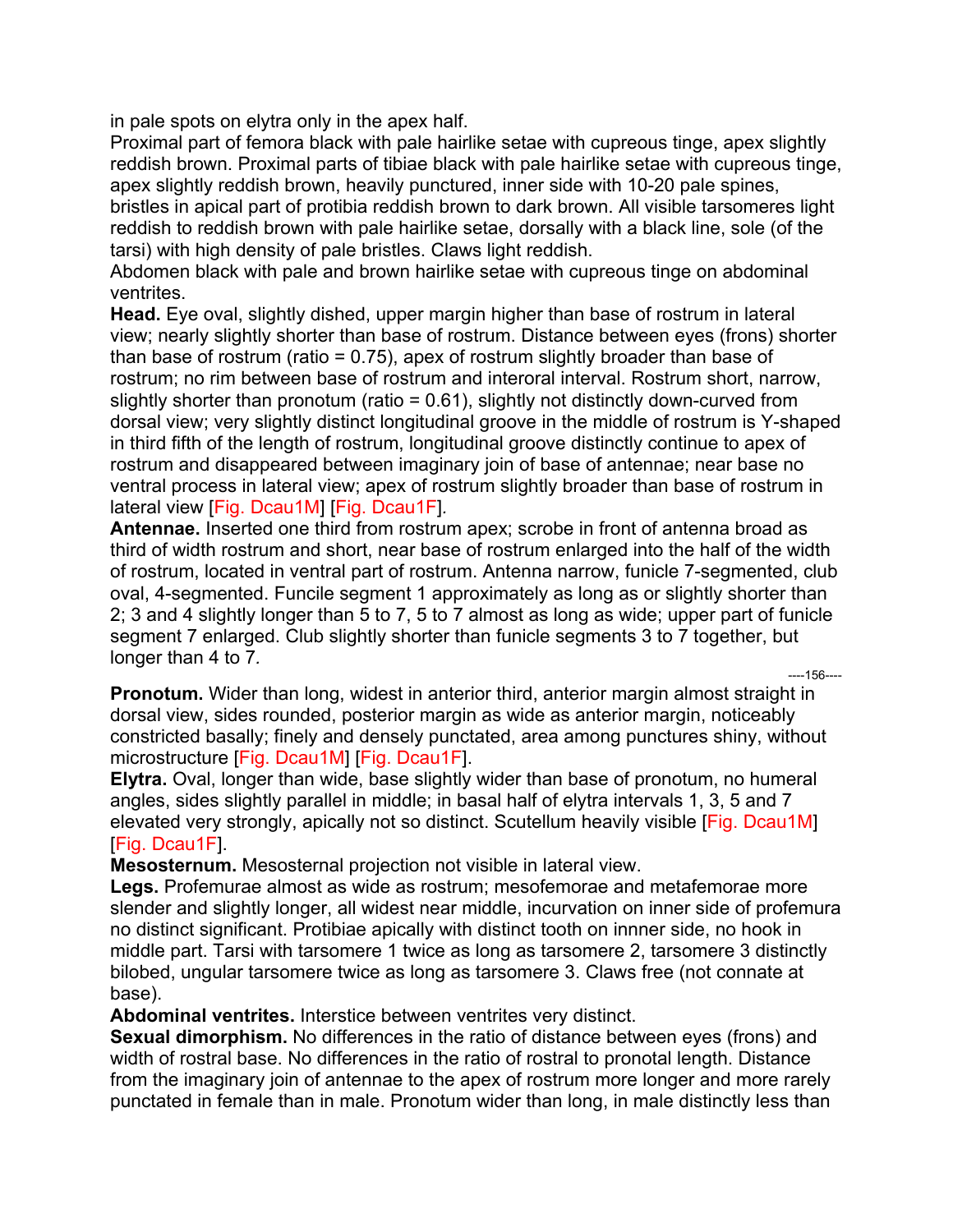in female (M = 1.05, F = 1.15). Oval elytra longer than wide, male with elytra oval (M = 1.13) [Fig. Dcau1M], female disciform (F = 1.04) [Fig. Dcau1F]. Tibiae incurved in males, nearly straight in females. First abdominal ventrite with a distinct depression in male, not depressed in female. Tarsomere 3 in male wider than tarsomere 2, in females approximately wider than in males.

**Aedeagus.** [Fig. Dcau2] [Fig. Dcau3].

**Female genitalia.** A spermatheca was not observed. Sternite 8 [Fig. Dcau14F]; abdominal ventrites [Fig. Dcau13].

**Measurements.** Length: lectotype 5.2 mm; paralectotype 5.5 mm.

**Variability.** No variability was observed because only one male and one female were studied.

**Bionomics.** Bionomy (habitus of locality, biology, host plant, etc.) is completely unknown.

**Differential diagnosis.** The most similar species are *Donus swaneticus*, *Donus chlorocomus* and *Donus circassicolus*, with yellow, reddish brown or dark brown bristles in apical part of protibia, and the incurvation on inner side of profemura less significant (versus *Donus nidensis, Donus osellai and Donus minutus*, with black bristles in apical part of protibia and the incurvation on inner side of profemura significant).

The differences between *Donus caucasicus* and *Donus swaneticus* are as follows: *Donus caucasicus***:** 

- 1) Pronotum very wide [Fig. Dcau1M] [Fig. Dcau1F];
- 2) No rim between base of rostrum and interoral interval;
- 3) In basal half of elytra intervals 1, 3, 5 and 7 elevated very strongly, apically less distinct [Fig. Dcau1M] [Fig. Dcau1F];
- 4) Aedeagus [Fig. Dcau2];
- 5)  $8<sup>th</sup>$  sternite (female) [Fig. Dcau14F].

# *Donus swaneticus***:**

- 1\*) Pronotum narrower [Fig. Dswa1M] [Fig. Dswa1F];
- 2\*) Slightly distinct Y-shaped rim between base of rostrum and interoral interval;
- 3\*) In basal half of elytra all intervals elevated strongly, elevation of intervals 3 and 5 distinctly visible along the whole length [Fig. Dswa1M] [Fig. Dswa1F];
- 4\*) Aedeagus [Fig. Dswa2];
- $5^*$ ) 8<sup>th</sup> sternite (female) [Fig. Dswa14F].

----157----

The differences between *Donus caucasicus* and *Donus circassicolus* are as follows: *Donus caucasicus***:** 

- 1) In basal half of elytra all intervals strongly elevated [Fig. Dcau1M] [Fig. Dcau1F];
- 2) All visible tarsomeres light reddish to reddish brown, dorsally with a black line [Fig. Dcau1M] [Fig. Dcau1F];
- 3) Aedeagus [Fig. Dcau2];
- $4)$  8<sup>th</sup> sternite (female) [Fig. Dcau14F].

# *Donus circassicolus:*

- 1\*) All elytral intervals elevated very slightly along their whole length [Fig. Dcir1M] [Fig. Dcir1F];
- 2\*) All visible tarsomeres dark brown to black [Fig. Dcir1M] [Fig. Dcir1F];
- 3\*) Aedeagus [Fig. Dcir2];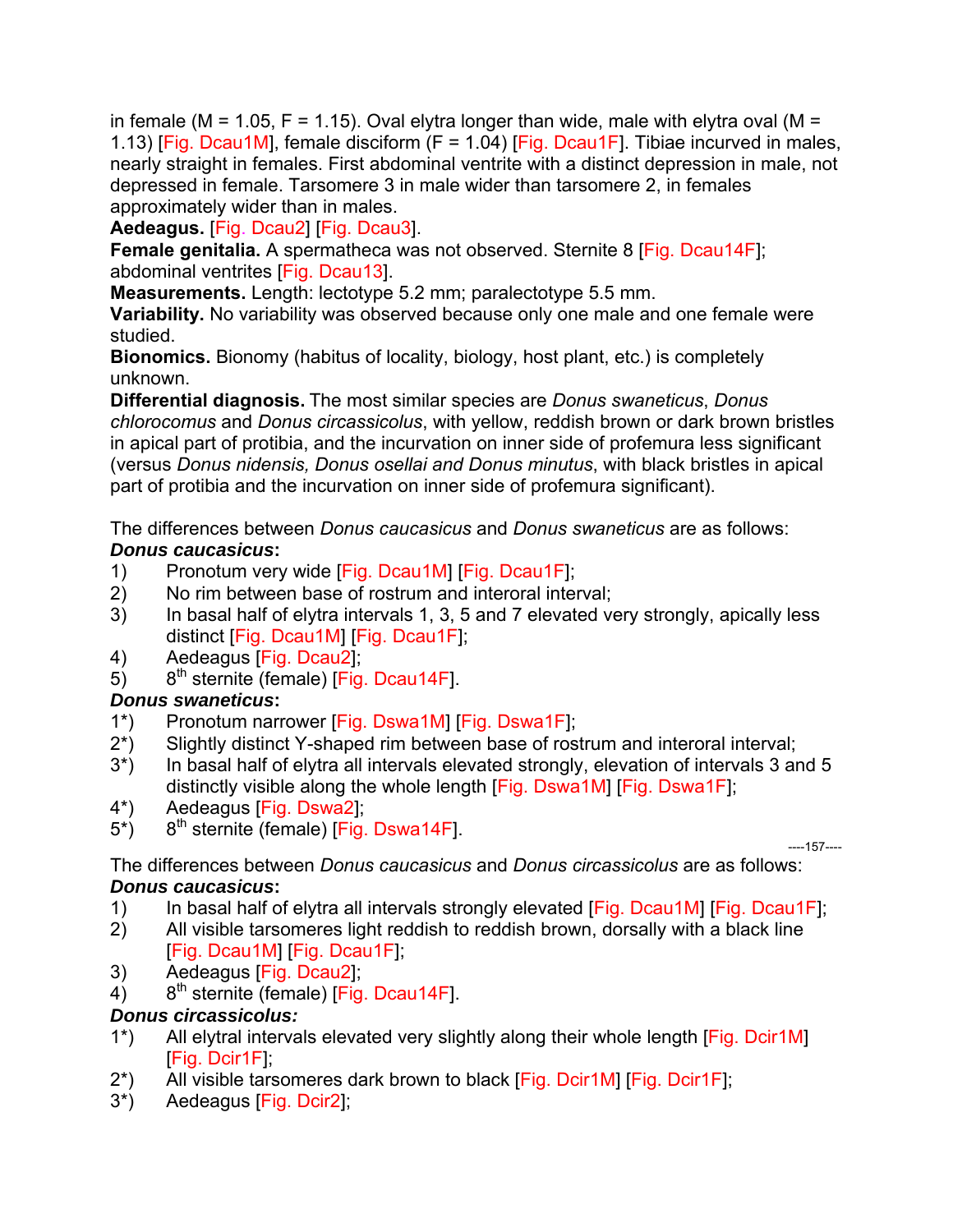4\*) 8<sup>th</sup> sternite (female) [Fig. Dcir14F].

The differences between *Donus caucasicus* and *Donus chlorocomus* are as follows: *Donus caucasicus***:** 

- 1) Area among punctures on pronotum shiny, without microstructure [Fig. Dcau1M] [Fig. Dcau1F];
- 2) Bristles in apical part of protibia reddish brown or dark brown, exceptionally yellowish brown;
- 3) Aedeagus [Fig. Dcau2];
- 4)  $8<sup>th</sup>$  sternite (female) [Fig. Dcau14F].

### *Donus chlorocomus:*

- 1\*) Area among punctures on pronotum, mainly in hind half dim dark, with significant microstructure [Fig. Dchl1M] [Fig. Dchl1F];
- 2\*) Bristles in apical part of protibia yellow;
- 3\*) Aedeagus [Fig. Dchl2];
- $4^*$ ) 8<sup>th</sup> sternite (female) [Fig. Dchl14F].

## *Donus circassicolus* **(Reitter, 1888)**

[Tab. DcirM] [Tab. DcirF]

| Habitus (male)                    | [Fig. Dcir1M]               |
|-----------------------------------|-----------------------------|
| Habitus (female)                  | [Fig. Dcir1F]               |
| Aedeagus                          | [Fig. Dcir2]                |
| Aedeagus (endophallus)            | [Fig. Dcir3]                |
| Spermatheca                       | [Fig. Dcir12]               |
| Abdominal ventrites (female)      | [Fig. Dcir13]               |
| 8 <sup>th</sup> sternite (female) | [Fig. Dcir14F]              |
| <b>Distribution</b>               | [Fig. DaDcir] [Fig. DaDall] |

#### **Original description: [Reitter 1888cir] Redescription & key: [Petri 1901cir] [Petri 1901key]**

## **Type material**

**LT: 1M, collection Hungarian Natural History Museum, Budapest: "Caucas occid.,** Abago, Starck" / "Holotypus 1887, Hypera circassicola Reitter" (white label with red margin) / "H. circassicola 1888" / "Coll. Reitter" / "Lectotype, Hypera cirrcasicola Faust, 1887, design. J. Skuhrovec & R. Borovec 2007" (red label).

**PLT: 1M, 5FF; 4FF, collection Hungarian Natural History Museum, Budapest: "Caucas** occid. Abago, Starck" / "Paratypus 1887, Hypera circassicola Reitter" (white label with red margin) / "Coll. Reitter" / "Hypera circassicola Rtt., det. Petri" / "Paralectotype, Hypera caucasica Faust, 1887, design. J. Skuhrovec & R. Borovec 2007" (red label); 1M, Museum für Tierkunde, Dresden: "Caucas occid. Abago, Starck" / "Hypera Reitter, circassicola" / "Samml. K.F. Hartmann, ankauf 1941.1" / "Staatl. Museum für, Tierkunde Dresden" / "Paralectotype, Hypera caucasica Faust, 1887, design. J. Skuhrovec & R. Borovec 2007" (red label).

**Labels:** [Fig. LDcir]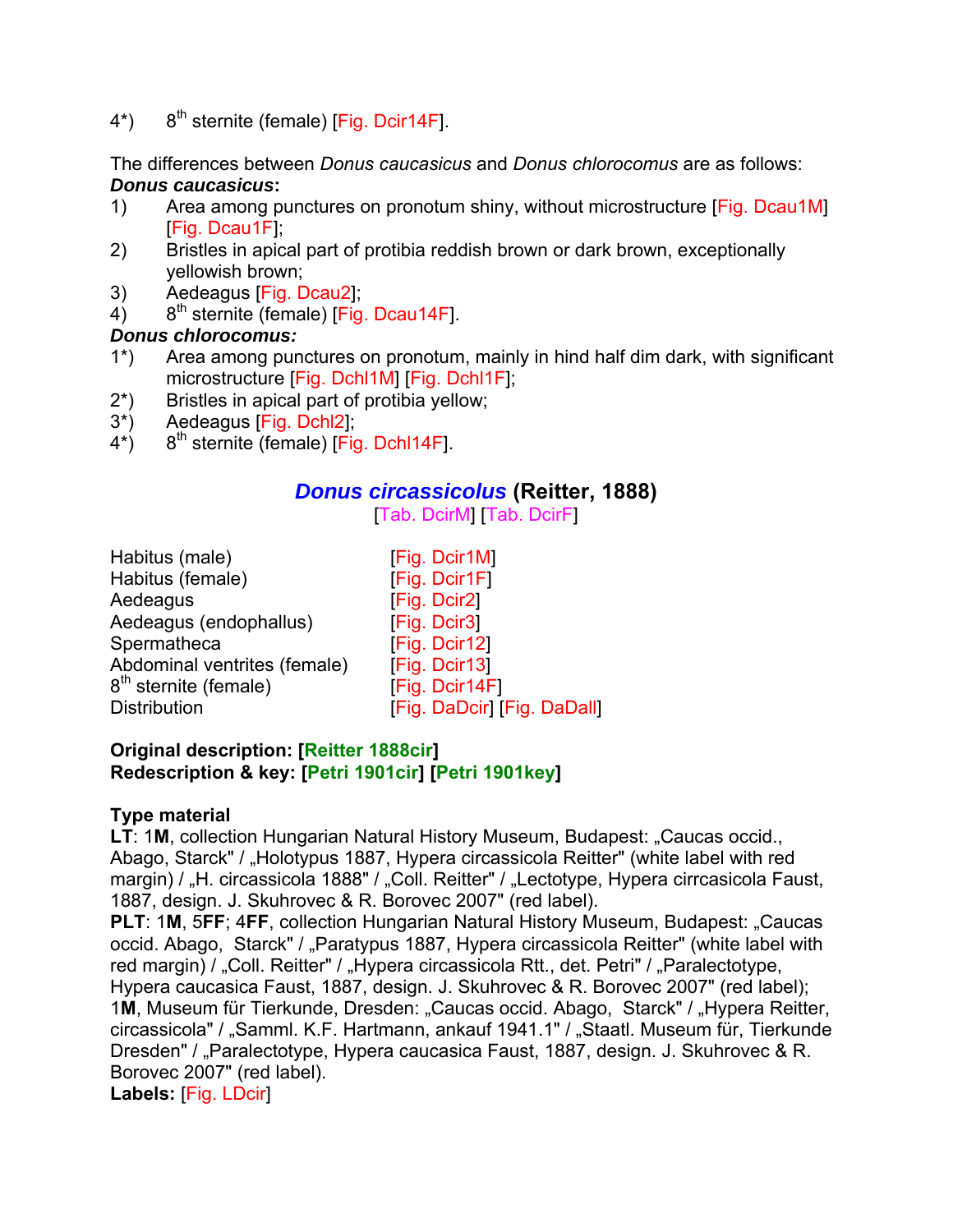#### **Material examined (63 specimens):** [Da Dcir]

#### **Redescription**

**Colour and vestiture.** [Fig. Dcir1M] [Fig. Dcir1F]*.* Frons with pale hairlike setae, with a small distinct black carina dorsally. Rostrum black, with distinct puncturation, hairlike setae sparser than on frons, from the third fifth to apex of rostrum a few hairlike setae and a few short projecting hairlike setae on the apex of rostrum. Antennae reddish to dark brown, first six antennomeres reddish, next two antennomeres basally reddish and apically dark brown. Club basally reddish, middle and apically dark brown. Distal part of antennomere and club with a few pale hairlike setae.

Surface of pronotum black, covered with pale and reddish brown to brown with cupreous tinge hairlike to sclae shaped setae, some pale setae broader than reddish brown one, brown setae difficultly visible.

Elytra black with pale and reddish brown to brown with cupreous tinge hairlike to sclae shaped setae, some pale setae broader than reddish brown one, brown setae difficultly visible. Elytral intervals soft-grained with soft, heavily visible setae; on apex minutely projecting black hairlike setae. Setae forming following color pattern: pale and reddish brown setae clumb in pale spots on elytra.

Proximal parts of femora black with pale and reddish brown to brown with cupreous tinge hairlike setae, apex slightly reddish brown. Proximal parts of tibiae black with pale and reddish brown to brown with cupreous tinge hairlike setae, apex slightly reddish brown, heavily punctated, inner side with 10-20 pale spines, bristles in apical part of protibia reddish brown. First three tarsomere reddish brown to dark brown with pale hairlike setae, last (fifth) tarsomere light reddish with pale hairlike setae; sole with high density of pale bristles. Claws light reddish.

Abdomen black with pale and reddish brown to brown with cupreous tinge hairlike setae on abdominal ventrites.

**Head.** Eye oval, slightly dished, upper margin higher than base of rostrum in lateral view; nearly minutely shorter than base of rostrum. Distance between eyes (frons) shorter than base of rostrum (ratio =  $0.75$ ), apex of rostrum very slightly broader than base of rostrum; no rim between base of rostrum and interoral interval. Rostrum short, narrow, slightly shorter than pronotum (ratio = 0.73), slightly not distinctly down-curved from dorsal view; slightly distinct longitudinal groove in the middle of rostrum is Yshaped in 3/5 of the length of rostrum; near base no ventral process in lateral view; apex of rostrum as wide as base of rostrum in lateral view [Fig. Dcir1M] [Fig. Dcir1F]. **Antennae.** inserted one third from rostrum apex; scrobe in front of antenna broad as

third of width rostrum and very short, near base of rostrum enlarged into the half of the width of rostrum, located in ventral part of rostrum. Antenna narrow, funicle 7 segmented, club oval, 4-segmented. Funcile segment 1 approximately as long as or slightly shorter than 2; 3 and 4 slightly longer than 5 to 7, 5 to 7 almost as long as wide; upper part of funicle segment 7 enlarged. Club slightly shorter than funicle segments 3 to 7 together, but longer than 4 to 7.

**Pronotum.** Pronotum wider than long, widest in first third, anterior margin almost straight in dorsal view, sides slightly rounded, posterior margin slightly wider than anterior margin, noticeably constricted basally; more rarely and coarsely punctated, area among punctures shiny, without microstructure [Fig. Dcir1M] [Fig. Dcir1F].

----158----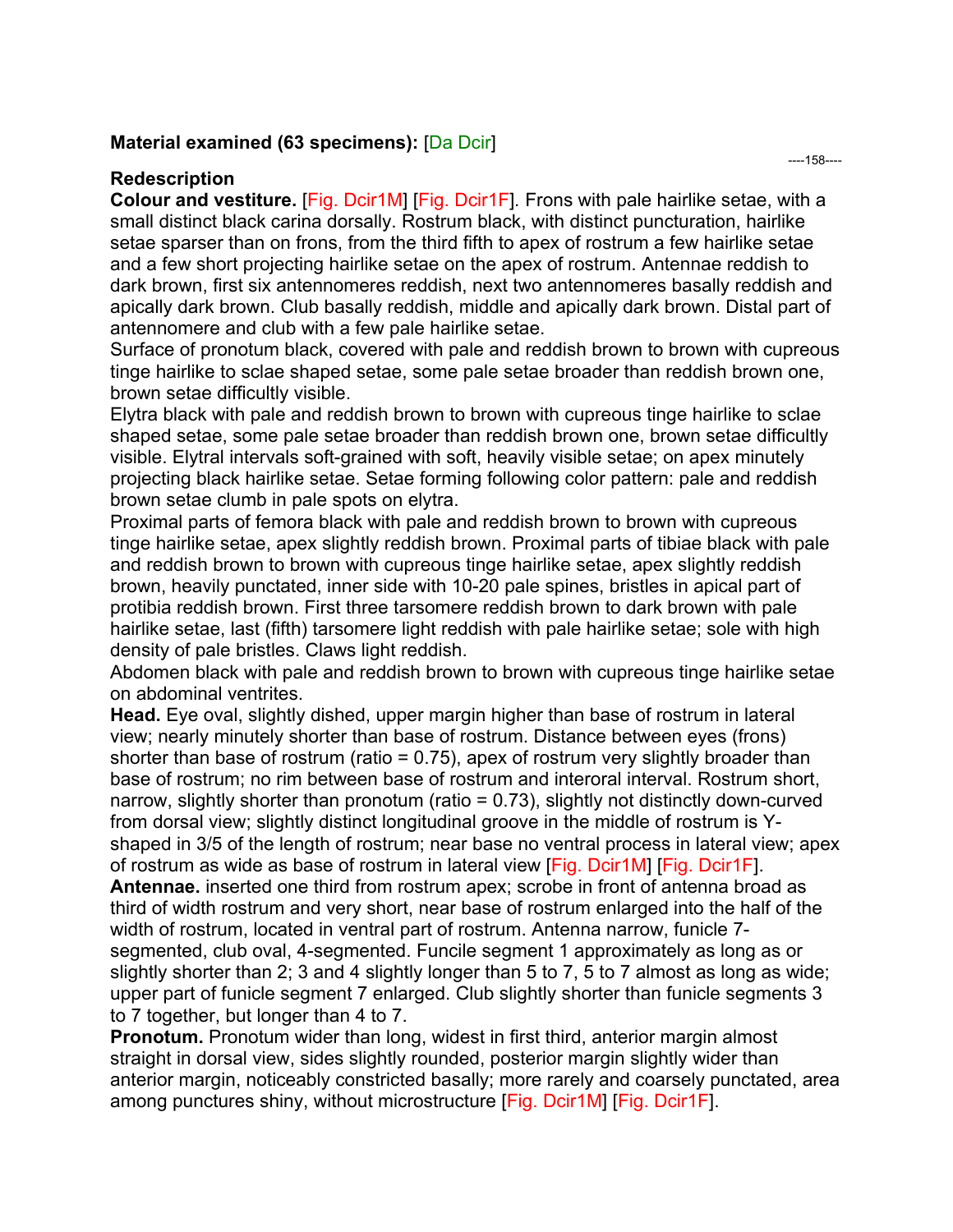**Elytra.** Oval elytra longer than wide, base distinctly wider than base of pronotum, no humeral angles, sides slightly parallel in middle; All elytral intervals elevated very slightly along their whole length. Scutellum heavily visible [Fig. Dcir1M] [Fig. Dcir1F]. **Mesosternum.** Mesosternal projection not visible in lateral view.

**Legs.** Profemurae almost as wide as rostrum; mesofemorae and metafemorae more slender and slightly longer, all widest near middle, incurvation on inner side of profemura no significant. Protibiae apically with distinct tooth on innner side, without hook in middle part. Tarsi with tarsomere 1 1.5x as long as tarsomere 2, tarsomere 3 distinctly bilobed, ungular tarsomere twice as long as tarsomere 3. Claws free (not connate at base). **Abdominal ventrites.** Interstice between ventrites very distinct. ----159----

**Sexual dimorphism.** No differences in the ratio of distance between eyes (frons) and width of rostral base. No differences in the ratio of rostral to pronotal length. Distance from the imaginary join of antennae to the apex of rostrum more longer and more rarely punctated in female than in male. Pronotum wider than long, in male distinctly less than in female (M ratio = 1.15, F ratio = 1.22). Oval elytra longer than wide, male with elytra oval (ratio = 1.33) [Fig. Dcir1M], female disciform (ratio = 1.27) [Fig. Dcir1F]. Tibiae incurved in males, nearly straight in females. First abdominal ventrite with a distinct depression in male, not depressed in female; last three abdominal ventrites with distinct shallow impressions lateraly in female [Fig. Dcir13], not so distinct in male. Tarsomere 3 in male wider than tarsomere 2, in females approximately wider than in males. **Aedeagus.** [Fig. Dcir2] [Fig. Dcir3].

**Female genitalia.** A spermatheca C-shaped [Fig. Dcir12]; weakly sclerotised. Sternite 8 [Fig. Dcir14F]. Abdominal ventrites [Fig. Dcir13].

**Measurements.** Length: Lectotype 6.10 mm; paralectotypes 6.00-6.80 mm; males 5.10- 6.00 mm, females 5.70-6.60 mm.

**Variability.** No variability was observed in coloration. The ratio of distance between eyes (frons) and width of rostral base in all specimens varies between 0.68 and 0.80; the ratio of rostral to pronotal length in all specimens varies between 0.63 and 0.81; the ratio of pronotal width to length between 1.08 and 1.24 in males, and 1.13 and 1.33 in females; and the ratio of elytral length to width between 1.17 and 1.46 in males, and 1.12 and 1.34 in females. No genitalic variatons was observed.

**Bionomics.** Voříšek (pers. comm.) collected all known new specimens by sweeping *Geranium* spp. at the interface of forest and "alpine" meadows. The altitude of these localities are above 2000 m a.s.l. *Donus circassicolus* is a typically mountain species. **Differential diagnosis.** The most similar species are *Donus swaneticus*, *Donus chlorocomus* and *Donus caucasicus*, with yellow, reddish brown or dark brown bristles in apical part of protibia and the incurvation on inner side of profemura less significant (versus *Donus nidensis, Donus osellai and Donus minutus*, with black bristles in apical part of protibia and the incurvation on inner side of profemura significant).

The differences between *Donus circassicolus* and *Donus chlorocomus* are as follows: *Donus circassicolus:* 

- 1) Area among punctures on pronotum shiny, without microstructure [Fig. Dcir1M] [Fig. Dcir1F];
- 2) Bristles in apical part of protibia reddish brown or dark brown, exceptionally yellowish brown;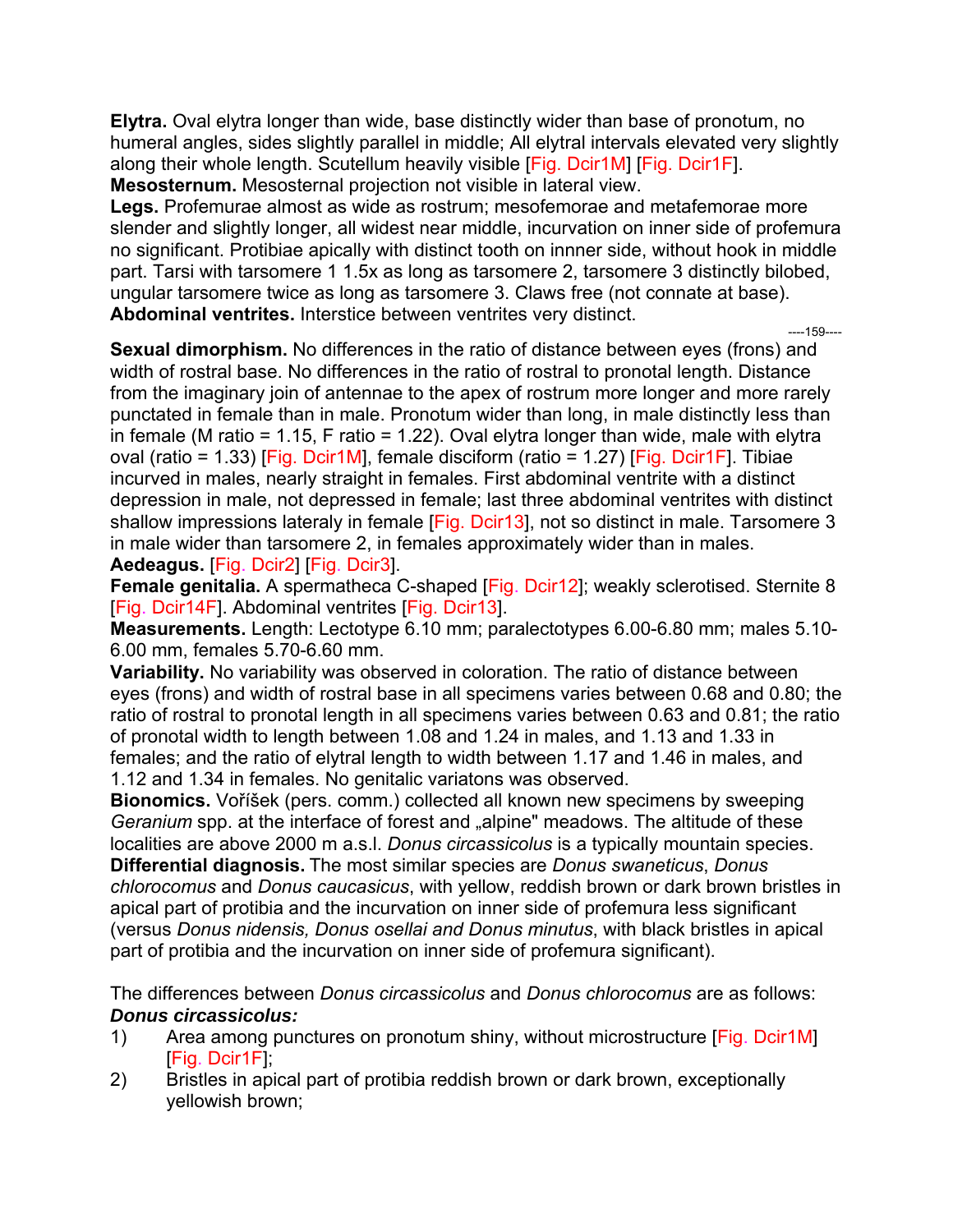- 3) Aedeagus [Fig. Dcir2];
- 4)  $8^{th}$  sternite (female) [Fig. Dcir14F];
- 5) A spermatheca [Fig. Dcir12].

## *Donus chlorocomus:*

- 1\*) Area among punctures on pronotum, mainly in hind half dim dark, with significant microstructure [Fig. Dchl1M] [Fig. Dchl1F];
- 2\*) Bristles in apical part of protibia yellow [Fig. Dchl1M];
- 3\*) Aedeagus [Fig. Dchl2];
- $4^*$ ) 8<sup>th</sup> sternite (female) [Fig. Dchl14F];
- 5\*) A spermatheca [Fig. Dchl12].

The differences between *Donus circassicolus* and *Donus swaneticus* are following: *Donus circassicolus:* 

- 1) All elytral intervals elevated very slightly along their whole length [Fig. Dcir1M] [Fig. Dcir1F];
- 2) All visible tarsomeres dark brown to black [Fig. Dcir1M];
- 3) Aedeagus [Fig. Dcir2];
- $4)$  8<sup>th</sup> sternite (female) [Fig. Dcir14F];
- 5) A spermatheca [Fig. Dcir12].

## *Donus swaneticus:*

- 1\*) In basal half of elytra all intervals strongly elevated [Fig. Dswa1M] [Fig. Dswa1F];
- 2\*) All visible tarsomeres light reddish to reddish brown, dorsally with a black line [Fig. Dswa1M];
- 3\*) Aedeagus [Fig. Dswa2];
- $4^{\star}$ ) 8<sup>th</sup> sternite (female) [Fig. Dswa14F];
- 5\*) A spermatheca [Fig. Dswa12].

----160----

The differences between *Donus circassicolus* and *Donus caucasicus* are following: *Donus circassicolus:* 

- 1) All elytral intervals elevated very slightly along the whole length [Fig. Dcir1M] [Fig. Dcir1F];
- 2) All visible tarsomeres dark brown to black [Fig. Dcir1M];
- 3) Aedeagus [Fig. Dcir2];
- $4)$  8<sup>th</sup> sternite (female) [Fig. Dcir14F].

# *Donus caucasicus:*

- 1\*) In basal half of elytra all intervals strongly elevated [Fig. Dcau1M] [Fig. Dcau1F];
- 2\*) All visible tarsomeres light reddish to reddish brown, dorsally with a black line [Fig. Dcau1M];
- 3\*) Aedeagus [Fig. Dcau2];
- $4^*$ ) 8<sup>th</sup> sternite (female) [Fig. Dcau14F].

# *Donus chlorocomus* **(Boheman, 1842)**

[Tab. DchlM] [Tab. DchlF]

| Habitus (male)   | [Fig. Dchl1M]       |
|------------------|---------------------|
| Habitus (female) | <b>Fig. Dchi1F1</b> |
| Aedeagus         | [Fig. Dchl2]        |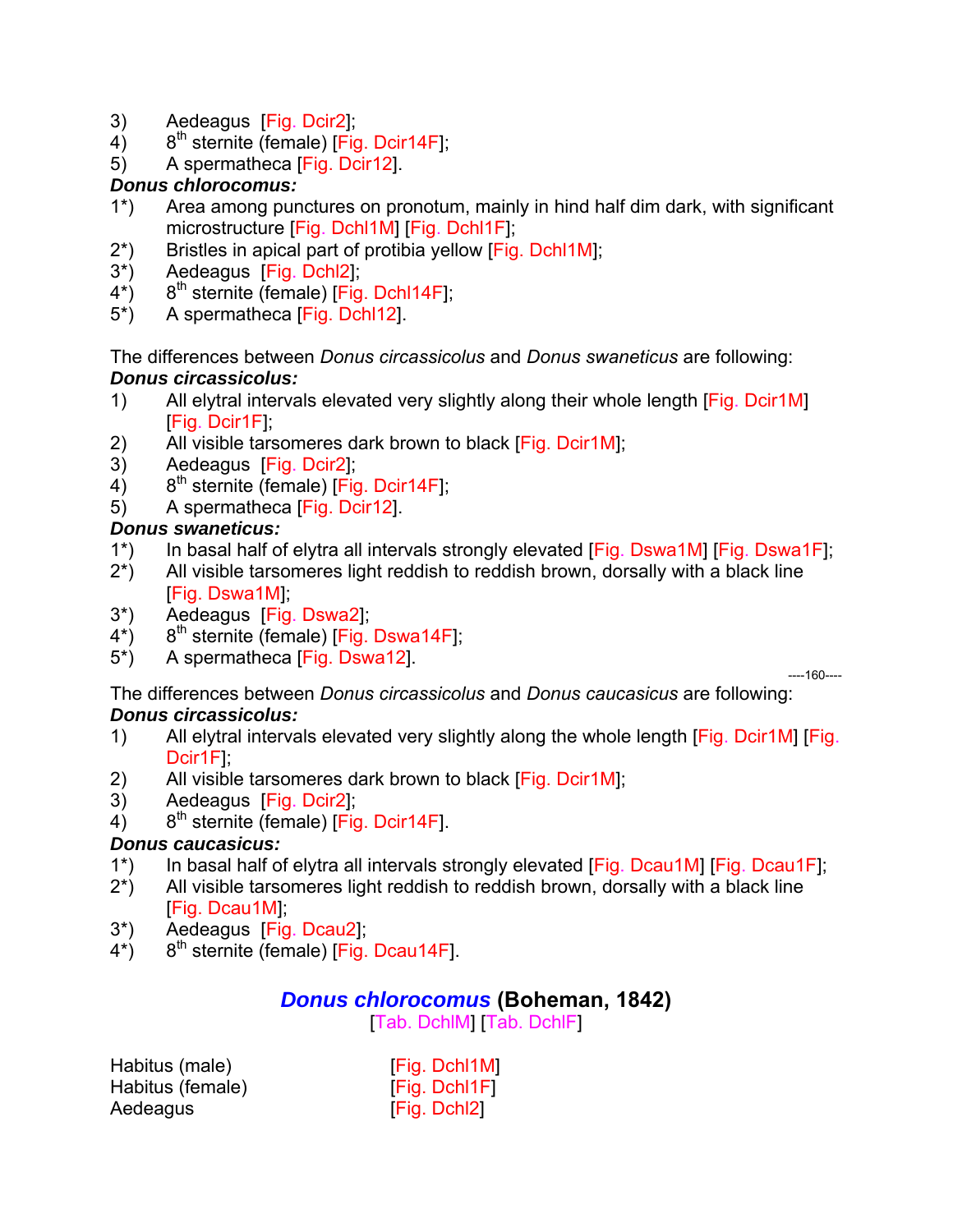Aedeagus (endophallus) [Fig. Dchl3] Spermatheca [Fig. Dchl12] Abdominal ventrites (female) [Fig. Dchl13] 8<sup>th</sup> sternite (female) [Fig. Dchl14F] Distribution **Example 2** [Fig. DaDchl] [Fig. DaDall]

#### **Original description: [Boheman 1842chl] Redescription & key: [Petri 1901chl] [Petri 1901key]**

## **Material examined (65 specimens):** [Da Dchl]

## **Redescription**

**Colour and vestiture.** [Fig. Dchl1M] [Fig. Dchl1F]*.* Frons with pale hairlike setae, with small distinct black carina dorsally. Rostrum black, with distinct puncturation, hairlike setae sparser than on frons, from the third fifth to apex of rostrum no setae with exception of a few short projecting hairlike setae on the apex of rostrum. Antennae reddish to black, distal part of first three antennomere darker, next antennomere all dark reddish to black. Club black. Distal part of antennomere and club with a few pale hairlike setae.

Surface of pronotum black, covered with pale and red to brown hairlike to scale-shaped setae, pale setae broader than brown one, brown setae difficultly visible.

Elytra black with with pale and red to brown hairlike to scale-shaped setae, pale setae broader than brown one, brown setae difficultly visible. Elytral intervals soft-grained with soft, heavily visible setae; on apex minutely projecting black hairlike setae. Setae forming following color pattern: pale setae clumb in pale spots on elytra.

Femora black with pale and red to brown hairlike setae. Tibiae black with pale and red to brown hairlike setae, heavily punctated, inner side with 10-20 pale spines, bristles in apical part of protibia yellow. First three tarsomere black with pale hairlike setae, last (fifth) tarsomere light reddish with pale hairlike setae; solely with high density of pale bristles. Claws light reddish.

Abdomen black with pale and red to brown hairlike setae on abdominal ventrites. **Head.** Eye oval, very slightly dished, upper margin higher than base of rostrum in lateral view; nearly as wide as base of rostrum. Distance between eyes (frons) shorter than base of rostrum (ratio = 0.74), apex of rostrum slightly broader than base of rostrum; space between base of rostrum and interoral interval without rim. Rostrum short, narrow, slightly shorter than pronotum (ratio = 0.78), slightly not distinctly down-curved from dorsal view; distinct longitudinal groove in the middle of rostrum is Y-shaped in 3/5 of the length of rostrum; near base no ventral process in lateral view; apex of rostrum very slightly broader than base of rostrum in lateral view [Fig. Dchl1M] [Fig. Dchl1F]. ----161----

**Antennae.** Inserted one third from apex of rostrum; scrobe in front of antenna broad as third of width rostrum and very short, near base of rostrum enlarged into the half of the width of rostrum, located in middle of rostrum. Antenna narrow, funicle 7-segmented, club oval, 4-segmented. Funcile segment 1 approximately as long as or slightly shorter

**Type material.** Material is housed in Stockholm Museum. Unfortunately, its were not observed.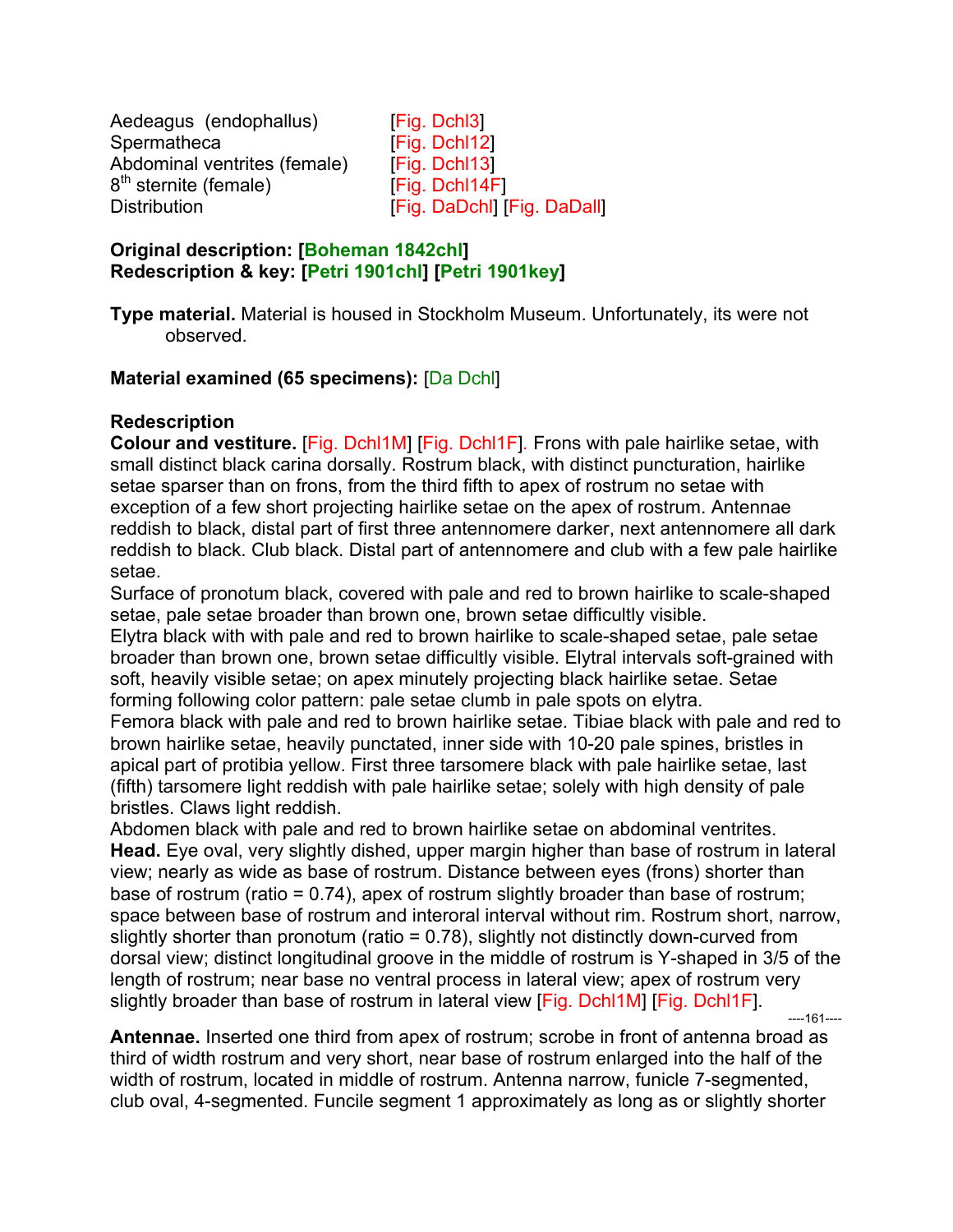than 2; 3 and 4 slightly longer than 5 to 7, 5 to 7 almost as long as wide; upper part of funicle segment 7 enlarged. Club slightly shorter than funicle segments 3 to 7 together, but longer than 4 to 7.

**Pronotum.** Pronotum wider than long, widest near middle, anterior margin almost straight in dorsal view, sides very slightly rounded, posterior margin wideer than anterior margin; heavily punctated, area among punctures, mainly in hind half dim dark, with significant microstructure [Fig. Dchl1M] [Fig. Dchl1F].

**Elytra.** Oval elytra longer than wide, base slightly wider than base of pronotum, no humeral angles, sides slightly parallel in middle; no intervals elevated. Scutellum heavily visible [Fig. Dchl1M] [Fig. Dchl1F].

**Mesosternum.** Mesosternal projection not visible in lateral view.

**Legs.** Profemurae almost wide as rostrum; mesofemorae and metafemorae more slender and slightly longer, all widest near middle, incurvation on inner side of profemura not significant. Protibiae apically with distinct tooth on innner side, without hook in middle part. Tarsi with tarsomere 1 1,5x as long as tarsomere 2, tarsomere 3 distinctly bilobed, ungular tarsomere twice as long as tarsomere 3. Claws free (not connate at base). **Abdominal ventrites.** Last three abdominal ventrites with shallow impressions laterally. **Sexual dimorphism.** Distance between eyes (frons) shorter than base of rostrum, in male less than in female (M ratio =  $0.73$ , F ratio =  $0.76$ ). Rostrum shorter than pronotum, in male less than in female (M ratio =  $0.76$ , F ratio =  $0.79$ ). Distance from the imaginary join of antennae to the apex of rostrum more longer and more rarely punctated in female than in male. Pronotum wider than long, in male distinctly less than in female (M ratio = 1.18, F ratio = 1.28). Oval elytra longer than wide, male with elytra oval (ratio = 1.30) [Fig. Dchl1M], female disciform (ratio = 1.22) [Fig. Dchl1F]. Tibiae incurved in males, nearly straight in females. First abdominal ventrite with a distinct depression in male, not depressed in female; last three abdominal ventrites with distinct shallow impressions lateraly in female [Fig. Dchl13], not so distinct in male. Tarsomere 3 in male wider than tarsomere 2, in females approximately wider than in males.

**Aedeagus.** [Fig. Dchl2] [Fig. Dchl3].

**Female genitalia.** A spermatheca C-shaped [Fig. Dchl12]; weakly sclerotised. Sternite 8 [Fig. Dchl14F]; abdominal ventrites [Fig. Dchl13].

**Measurements.** Length: males 5.10-6.10 mm, females 5.90-7.20 mm.

**Variability.** No variability was observed in coloration. The ratio of distance between eyes (frons) and width of rostral base in all specimens varies between 0.67 and 0.76 in males, and 0.71 and 0.81 in females; the ratio of rostral to pronotal length in all specimens varies between 0.69 and 0.84 in males, and 0.73 and 0.85 in females; the ratio of pronotal width to length between 1.10 and 1.28 in males, and 1.16 and 1.41 in females; and the ratio of elytral length to width between 1.25 and 1.38 in males, and 1.13 and 1.30 in females. No genitalic variatons was observed.

Two abnormal large specimens (1M, 1F) were observed ("Cauc. Adžar. 6.75 / Mtyrala -2000 m / Ing. Gottwald lgt."). All four measured ratios were almost identical; the main difference was observed in lenght (no ratios), male 7.05 mm and female 8 mm. ----162----

**Bionomics.** Voříšek (pers. comm.) collected all known new specimens by sweeping *Geranium* spp. at the interface of forest and "alpine" meadows. The altitude of these localities are above 2000 m a.s.l. *Donus chlorocomus* is a typically mountain species. **Differential diagnosis.** The most similar species are *Donus swaneticus*, *Donus*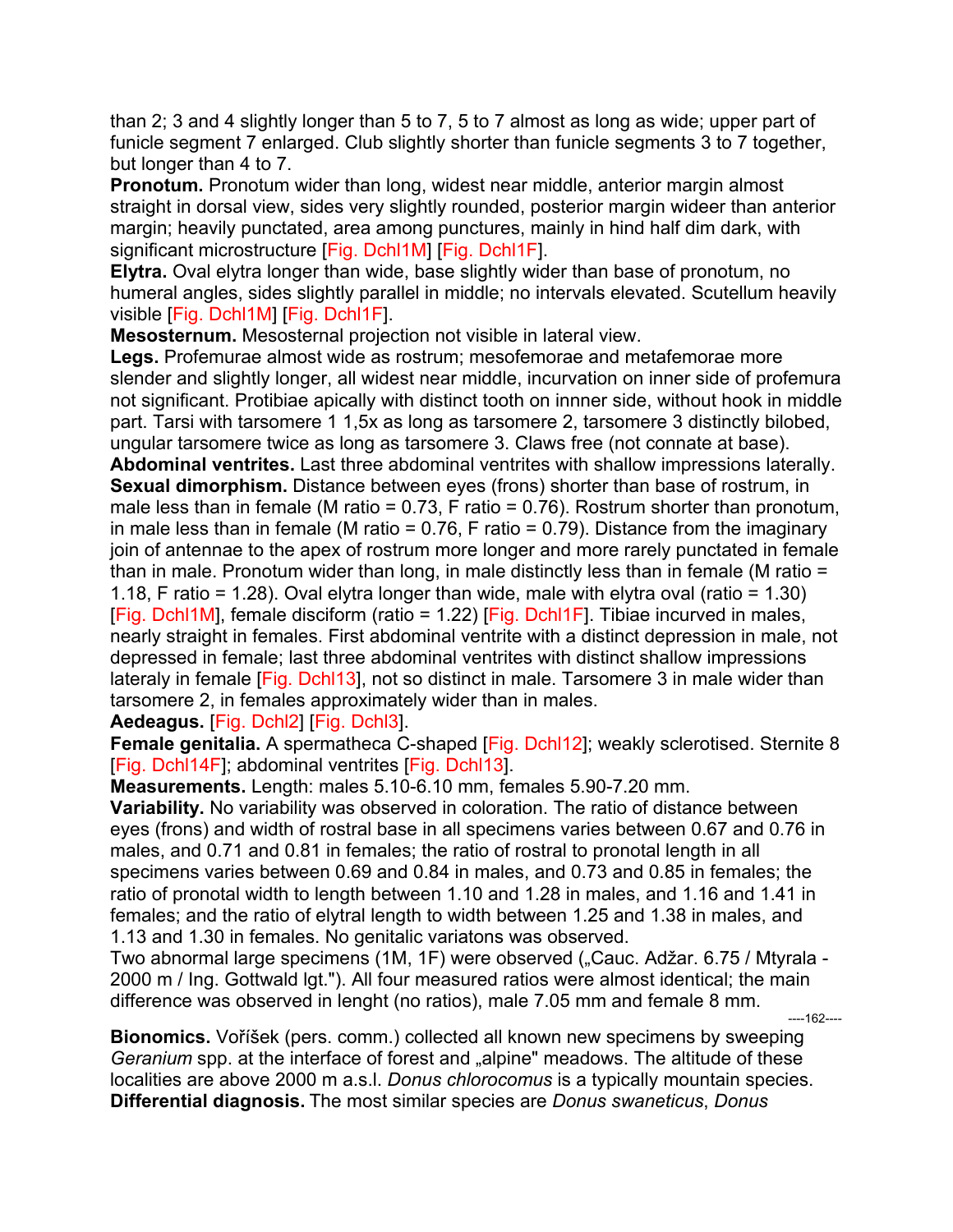*caucasicus* and *Donus circassicolus*, with yellow, reddish brown or dark brown bristles in apical part of protibia and the incurvation on inner side of profemura less significant (versus *Donus nidensis, Donus osellai and Donus minutus*, with black bristles in apical part of protibia and the incurvation on inner side of profemura significant).

The differences between *Donus chlorocomus* and *Donus swaneticus* are as follows: *Donus chlorocomus***:** 

- 1) Area among punctures on pronotum, mainly in hind half dim dark, with significant microstructure [Fig. Dchl1M] [Fig. Dchl1F];
- 2) Bristles in apical part of protibia yellow;
- 3) Aedeagus [Fig. Dchl2];
- 4)  $8^{th}$  sternite (female) [Fig. Dchl14F];
- 5) A spermatheca [Fig. Dchl12].

## *Donus swaneticus***:**

- 1<sup>\*</sup>) Area among punctures on pronotum shiny, without microstructure [Fig. Dswa1M] [Fig. Dswa1F];
- 2\*) Bristles in apical part of protibia reddish brown or dark brown, exceptionally yellowish brown;
- 3\*) Aedeagus [Fig. Dswa2];
- $4^*$ ) 8<sup>th</sup> sternite (female) [Fig. Dswa14F];
- 5\*) A spermatheca [Fig. Dswal12].

The differences between *Donus chlorocomus* and *Donus caucasicus* are as follows: *Donus chlorocomus:* 

- 1) Area among punctures on pronotum, mainly in hind half dim dark, with significant microstructure [Fig. Dchl1M] [Fig. Dchl1F];
- 2) Bristles in apical part of protibia yellow;
- 3) Aedeagus [Fig. Dchl2];
- 4)  $8^{th}$  sternite (female) [Fig. Dchl14F].

## *Donus caucasicus***:**

- 1\*) Area among punctures on pronotum shiny, without microstructure [Fig. Dcau1M] [Fig. Dcau1F];
- 2\*) Bristles in apical part of protibia reddish brown or dark brown, exceptionally yellowish brown;
- 3\*) Aedeagus [Fig. Dcau2];
- $4^*$ ) 8<sup>th</sup> sternite (female) [Fig. Dcau14F].

The differences between *Donus chlorocomus* and *Donus circassicolus* are as follows: *Donus chlorocomus***:** 

- 1) Area among punctures on pronotum, mainly in hind half dim dark, with significant microstructure [Fig. Dchl1M] [Fig. Dchl1F];
- 2) Bristles in apical part of protibia yellow;
- 3) Aedeagus [Fig. Dchl2];
- $4)$  8<sup>th</sup> sternite (female) [Fig. Dchl14F];
- 5) A spermatheca [Fig. Dchl12].

# *Donus circassicolus:*

1\*) Area among punctures on pronotum shiny, without microstructure [Fig. Dcir1M]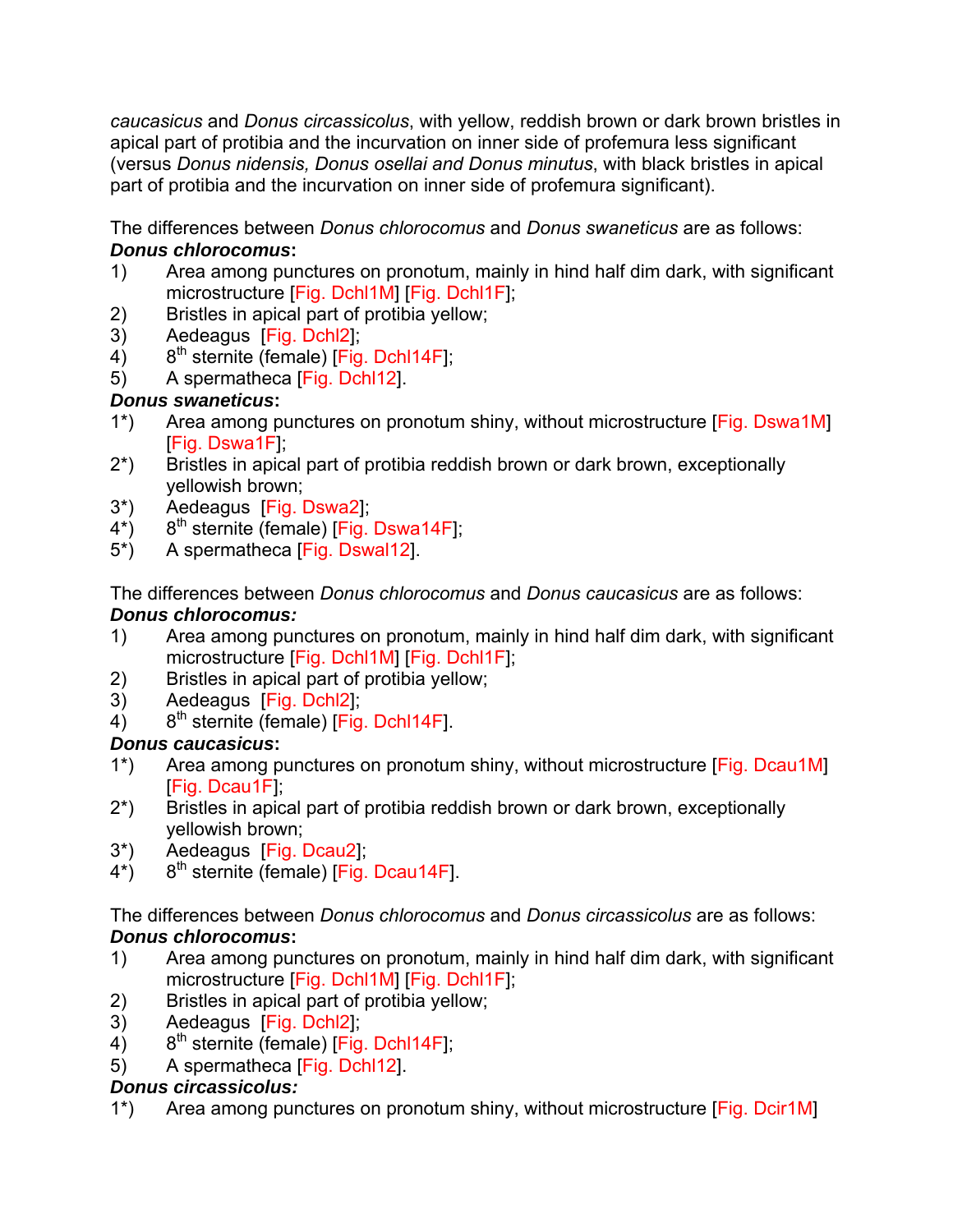[Fig. Dcir1F];

- 2\*) Bristles in apical part of protibia reddish brown or dark brown, exceptionally yellowish brown;
- 3\*) Aedeagus [Fig. Dcir2];
- $4^*$ ) 8<sup>th</sup> sternite (female) [Fig. Dcir14F];
- 5\*) A spermatheca [Fig. Dcir12].

## *Donus swaneticus* **(Faust, 1887)**

[Tab. DswaM] [Tab. DswaF]

| Habitus (male)               | [Fig. Dswa1M]               |
|------------------------------|-----------------------------|
| Habitus (female)             | [Fig. Dswa1F]               |
| Aedeagus                     | [Fig. Dswa2]                |
| Aedeagus (endophallus)       | [Fig. Dswa3]                |
| Spermatheca                  | [Fig. Dswa12]               |
| Abdominal ventrites (female) | [Fig. Dswa13]               |
| $8th$ sternite (female)      | [Fig. Dswa14F]              |
| <b>Distribution</b>          | [Fig. DaDswa] [Fig. DaDall] |

#### **Original description: [Faust 1887swa] Redescription & key: [Petri 1901swa] [Petri 1901key]**

----163----

#### **Type material**

**LT: 1M, collection Museum für Tierkunde, Dresden: "Male, Swanetien, Reitter" /** "swanetica" / "coll J. Faust, Ankauf 1900" / " Staatl. Museum für, Tierkunde Dresden" / "Type" (red label) / "Lectotype, Hypera caucasica Faust, 1887, design. J. Skuhrovec & R. Borovec 2007" (red label).

**PLT: 1F, collection Hungarian Natural History Museum, Budapest: "Kaukasus,** Swanetien, Leder Reitter" / "Hypera swanetica, female, Fst, Type" / "Coll. Reitter" / "Holotypus 1887, Hypera swanetica Faust" (white label with red margin) / "Paralectotype, Hypera swanetica Faust, 1887, design. J. Skuhrovec & R. Borovec 2007" (red label).

**Labels:** [Fig. LDswa]

## **Material examined (1 specimen): [Da Dswa]**

#### **Redescription**

**Colour and vestiture.** [Fig. Dswa1M] [Fig. Dswa1F]*.* Frons with densely pale hairlike setae, with small black carina dorsally. Rostrum black, with distinct puncturation, hairlike setae more sparser than on frons, from the third fifth to apex of rostrum a few hairlike setae and a few short projecting hairlike setae on the apex of rostrum. Antennae light reddish to dark reddish, all eight antennomeres basally light reddish and apically dark reddish. Club basally dark reddish to dark brown. Distal part of antennomeres and club with a few pale hairlike setae.

Surface of pronotum black, covered with white to brown hairlike to scale-shaped setae with cupreous tinge, pale setae broader more than brown one.

Elytra black with white to brown hairlike to scale-shaped setae with cupreous tinge, pale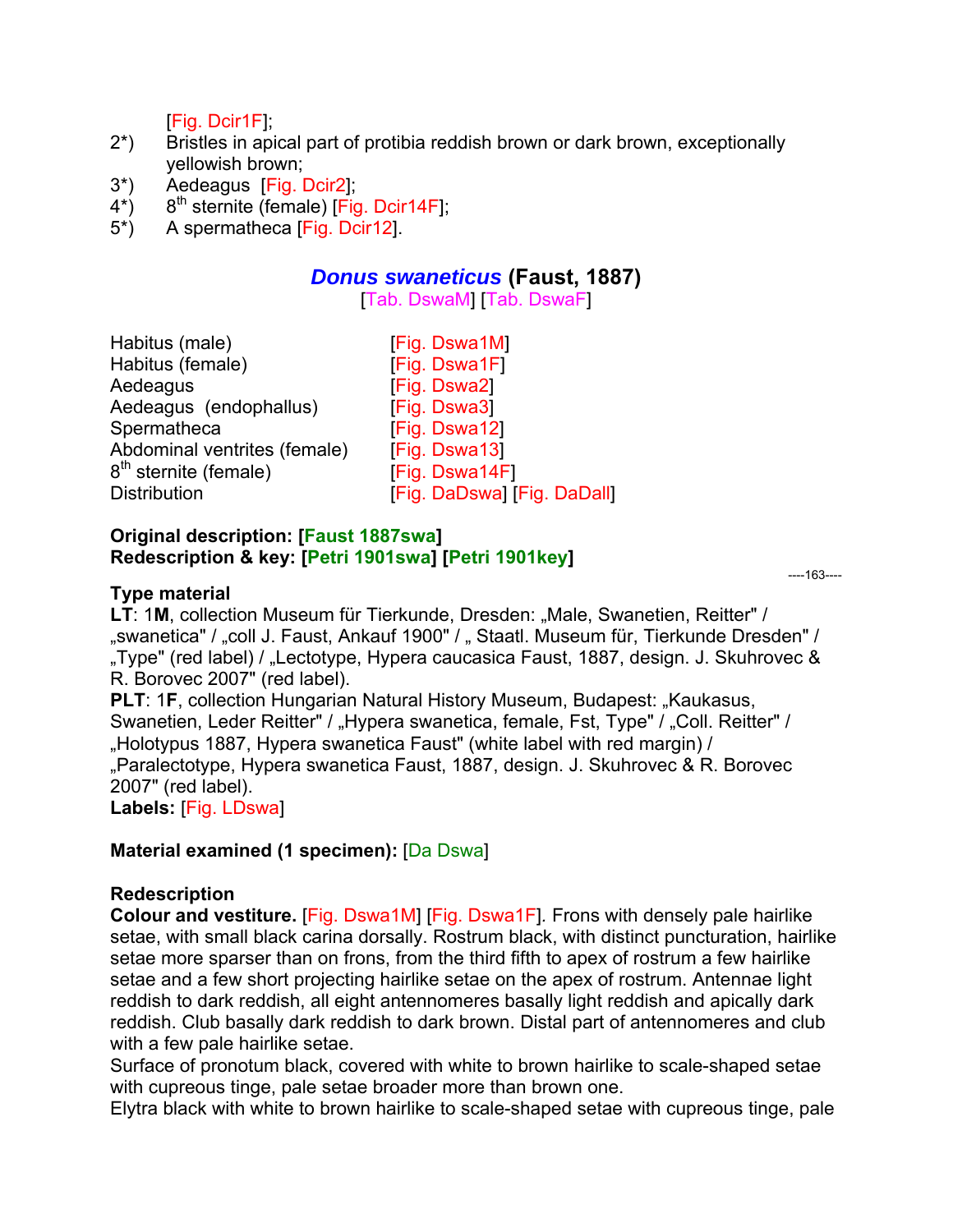setae broader more than brown one. Elytral intervals soft-grained with soft, heavily visible setae; on apex minutely projecting white and brown hairlike setae. Setae forming following color pattern: white and brown setae clumb in pale spots on elytra only in the apex half.

Proximal parts of femora dark brown to black with pale and brown hairlike setae with cupreous tinge, apex slightly dark reddish. Proximal parts of tibiae dark reddish to dark brown with pale and brown hairlike setae with cupreous tinge, apex slightly reddish brown to reddish, heavily punctated, inner side with 10-20 pale spines, bristles in apical part of protibia reddish brown to dark brown. All visible tarsomere light reddish with pale hairlike setae, dorsally with a black line, sole with high density of pale bristles. Claws reddish.

Abdomen black with brown hairlike setae with cupreous tinge on abdominal ventrites. **Head.** Eye oval, slightly dished, upper margin higher than base of rostrum in lateral view; distinctly shorter than base of rostrum. Distance between eyes (frons) shorter than base of rostrum (ratio = 0.74), apex of rostrum very slightly broader than base of rostrum; slightly distinct rim between base of rostrum and interoral interval Y-shaped. Rostrum short, narrow, slightly shorter than pronotum (ratio = 0.66), slightly not distinctly down-curved from dorsal view; very slightly distinct longitudinal groove in the middle of rostrum is Y-shaped in 3/5 of the length of rostrum, longitudinal groove slightly continue to apex of rostrum and disappeared between imaginary join of base of antennae; near base no ventral process in lateral view; apex of rostrum almost as wide as base of rostrum in lateral view [Fig. Dswa1M] [Fig. Dswa1F].

**Antennae.** inserted two fifth from rostrum apex; scrobe in front of antenna broad as third of width rostrum and short, near base of rostrum enlarged into two third half of the width of rostrum, located in middle of rostrum. Antenna narrow, funicle 7-segmented, club oval, 4-segmented. Funcile segment 1 approximately as long as 2; 3 and 4 slightly longer than 5 to 7, 5 to 7 almost as long as wide; upper part of funicle segment 7 enlarged. Club slightly shorter than funicle segments 3 to 7 together, but longer than 4 to 7.

----164----

**Pronotum.** Pronotum wider than long, widest in anterior third, anterior margin almost straight in dorsal view, sides rounded, posterior margin approximately as wide as anterior margin, noticeably constricted basally; finely and densely punctated, area among punctures shiny, without microstructure [Fig. Dswa1M] [Fig. Dswa1F]. **Elytra.** Oval elytra longer than wide, base slightly wider than base of pronotum, without humeral angles, sides not parallel in middle; in basal half of elytra all intervals elevated strongly, elevation of intervals 3 and 5 distinctly visible along the whole length [Fig. Dswa1M] [Fig. Dswa1F]. Scutellum heavily visible.

**Mesosternum.** Mesosternal projection not visible in lateral view.

**Legs.** Profemurae slightly narrower than rostrum; mesofemorae and metafemorae more slender and slightly longer, all widest near middle, incurvation on inner side of profemura not significant. Protibiae apically with distinct tooth on innner side, without hook in middle part. Tarsi with tarsomere 1 twice longer than tarsomere 2, tarsomere 3 distinctly bilobed, ungular tarsomere twice longer as tarsomere 3. Claws free (not connate at base).

**Abdominal ventrites.** Interstice between ventrites very distinct.

**Sexual dimorphism.** No differences in the ratio of distance between eyes (frons) and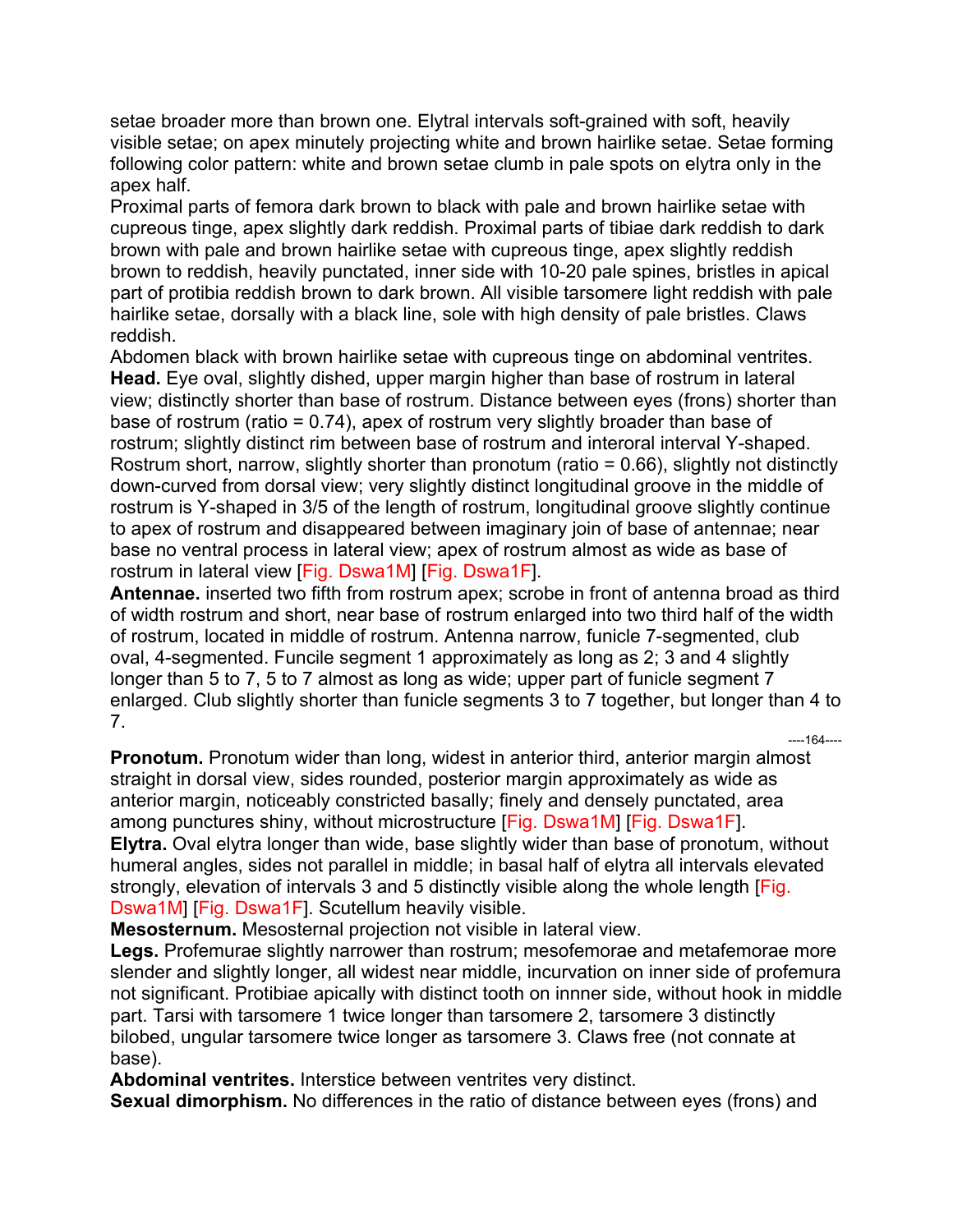width of rostral base. No differences in the ratio of rostral to pronotal length. Distance from the imaginary join of antennae to the apex of rostrum more longer and more rarely punctated in female than in male. Pronotum wider than long, in male distinctly less than in female (M ratio = 1.01,  $F = 1.16$ ). Oval elytra longer than wide, male with elytra oval  $(ratio = 1.31)$  [Fig. Dswa1M], female disciform (F = 1.16) [Fig. Dswa1F]. Tibiae incurved in males, nearly straight in females. First abdominal ventrite with a distinct depression in male, not depressed in female. Tarsomere 3 in male wider than tarsomere 2, in females approximately wider than in males.

**Aedeagus .** [Fig. Dswa2] [Fig. Dswa3].

**Female genitalia.** A spermatheca C-shaped [Fig. Dswa12]; weakly sclerotised. Sternite 8 [Fig. Dswa14F]; abdominal ventrites [Fig. Dswa13].

**Measurements.** Length: lectotype 5.2 mm; paralectotype 5.8 mm; male 5.3 mm. **Variability.** No variability was observed because only two males and one female are known.

**Bionomics.** Voříšek (pers. comm.) collected one known new specimen by sweeping *Geranium* spp. at the interface of forest and "alpine" meadows. The altitude of this locality is above 2000 m a.s.l. *Donus swaneticus* is a typically mountain species. **Differential diagnosis.** The most similar species are *Donus caucasicus*, *Donus chlorocomus* and *Donus circassicolus*, with yellow, reddish brown or dark brown bristles in apical part of protibia and the incurvation on inner side of profemura less significant (versus *Donus nidensis, Donus osellai and Donus minutus*, with black bristles in apical part of protibia and the incurvation on inner side of profemura significant). ----165----

The differences between *Donus swaneticus* and *Donus caucasicus* are as follows: *Donus swaneticus***:** 

- 1) Pronotum narrower [Fig. Dswa1M] [Fig. Dswa1F];
- 2) Y-shaped rim between base of rostrum and interoral interval slightly distinct;
- 3) In basal half of elytra all intervals elevated strongly, elevation of intervals 3 and 5 distinctly visible along the whole length [Fig. Dswa1M] [Fig. Dswa1F];
- 4) Aedeagus [Fig. Dswa2];
- 5)  $8<sup>th</sup>$  sternite (female) [Fig. Dswa14F].

# *Donus caucasicus***:**

- 1\*) Pronotum very wide [Fig. Dcau1M] [Fig. Dcau1F];
- 2\*) Space between base of rostrum and interoral interval without rim;
- 3\*) Intervals 1, 3, 5 and 7 in basal half of elytra elevated very strongly, apically less distinct [Fig. Dcau1M] [Fig. Dcau1F];
- 4\*) Aedeagus [Fig. Dcau2];
- $5^*$ ) 8<sup>th</sup> sternite (female) [Fig. Dcau14F].

The differences between *Donus swaneticus* and *Donus chlorocomus* are as follows: *Donus swaneticus***:** 

- 1) Area among punctures on pronotum shiny, without microstructure [Fig. Dswa1M] [Fig. Dswa1F];
- 2) Bristles in apical part of protibia reddish brown or dark brown, exceptionally yellowish brown;
- 3) Aedeagus [Fig. Dswa2];
- $4)$  8<sup>th</sup> sternite (female) [Fig. Dswa14F];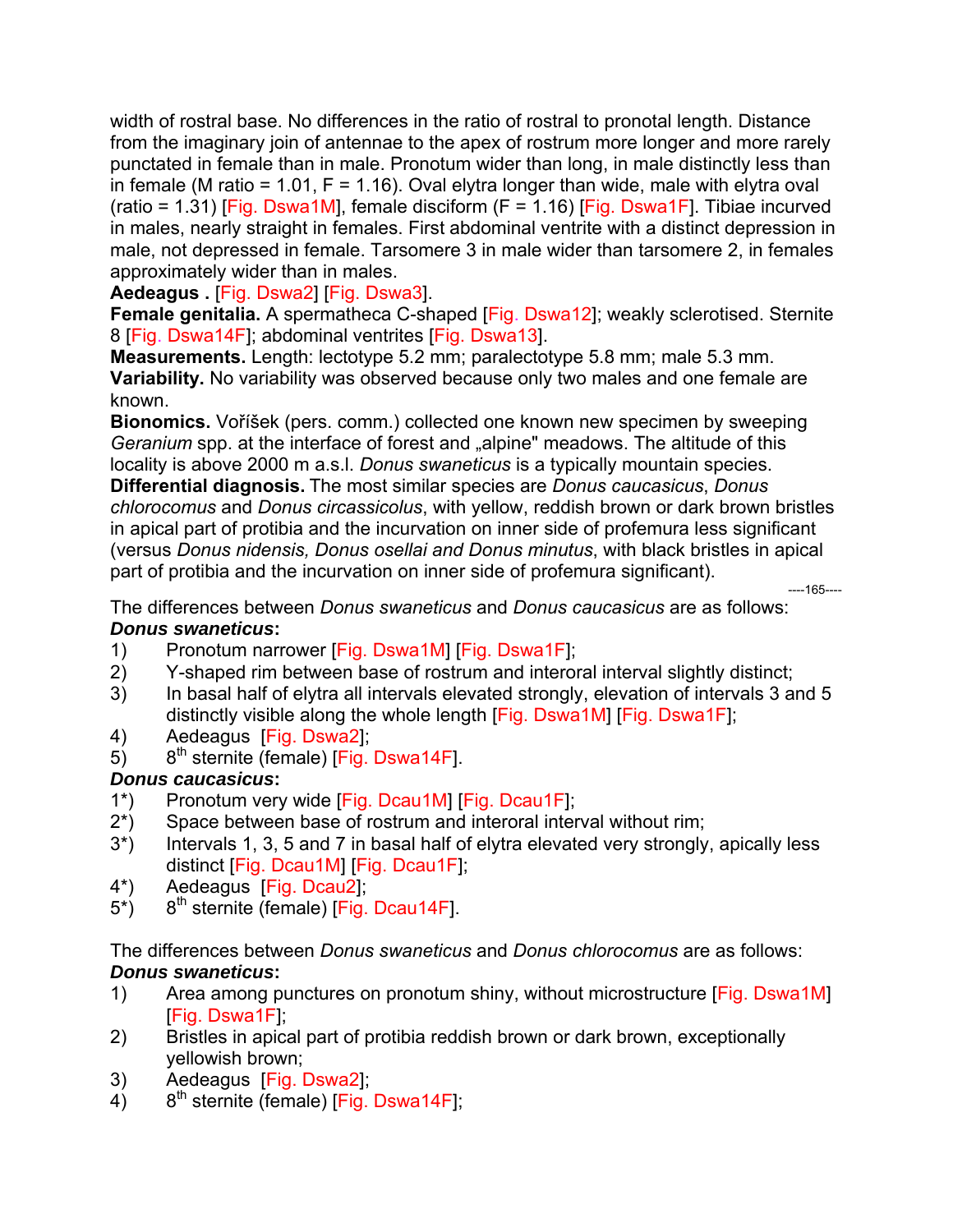5) A spermatheca [Fig. Dswa12].

## *Donus chlorocomus***:**

- 1\*) Area among punctures on pronotum, mainly in hind half dim dark, with significant microstructure [Fig. Dchl1M] [Fig. Dchl1F];
- 2\*) Bristles in apical part of protibia yellow;
- 3\*) Aedeagus [Fig. Dchl2];
- $4^*$ ) 8<sup>th</sup> sternite (female) [Fig. Dchl14F];
- 5\*) A spermatheca [Fig. Dchl12].

The differences between *Donus swaneticus* and *Donus circassicolus* are as follows: *Donus swaneticus***:** 

- 
- 1) In basal half of elytra all intervals strongly elevated [Fig. Dswa1M] [Fig. Dswa1F];<br>2) All visible tarsomeres light reddish to reddish brown, dorsally with a black line, All visible tarsomeres light reddish to reddish brown, dorsally with a black line,
- 3) Aedeagus [Fig. Dswa2];
- 4)  $8^{th}$  sternite (female) [Fig. Dswa14F];
- 5) A spermatheca [Fig. Dswa12].

## *Donus circassicolus***:**

- 1\*) All elytral intervals elevated very slightly along their whole length [Fig. Dcir1M] [Fig. Dcir1F];
- 2\*) All visible tarsomeres dark brown to black;
- 3\*) Aedeagus [Fig. Dcir2];
- $4^*$ ) 8<sup>th</sup> sternite (female) [Fig. Dcir14F];
- 5\*) A spermatheca [Fig. Dcir12].

# **European species**

# *Donus nidensis* **Mazur & Petryszak, 1981**

[Tab. DnidM] [Tab. DnidF]

| Habitus (male)               | [Fig. Dnid1M]               |
|------------------------------|-----------------------------|
| Habitus (female)             | [Fig. Dnid1F]               |
| Spermatheca                  | [Fig. Dnid12]               |
| Abdominal ventrites (female) | [Fig. Dnid13]               |
| <b>Distribution</b>          | [Fig. DaDnid] [Fig. DaDall] |
|                              |                             |

**Original description: [Mazur & Petryszak 1981nid] Key: [Winkelmann 2001key] Distribution: [Tab. Nazarenko 1998]** 

## **Type material**

HT: 1M, collection Bogusław Petryszak, "Naturschutzgebiet Przęślin in Chotel Czerwony (Nida-Tal, Kleinpolnische Hochebene), 21. VIII. 1980" **[Mazur & Petryszak 1981nid]**. **PTs**: 55 specimens, unsexed, collection Mieczysław Mazur, Bogusław Petryszak and Roman Borovec: the same locality as holotype, but: 5*.*V.1979, 1 specimen; 7.V.1979, 1 specimen; 11.X.1979, 3 specimens; XI.1979, 5 specimens; 20.V.1980, 8 specimens; 3.VII.1980, 1 specimen; 21.VIII.1980, 12 specimens; 28.VIII.1980, 24 specimens **[Mazur**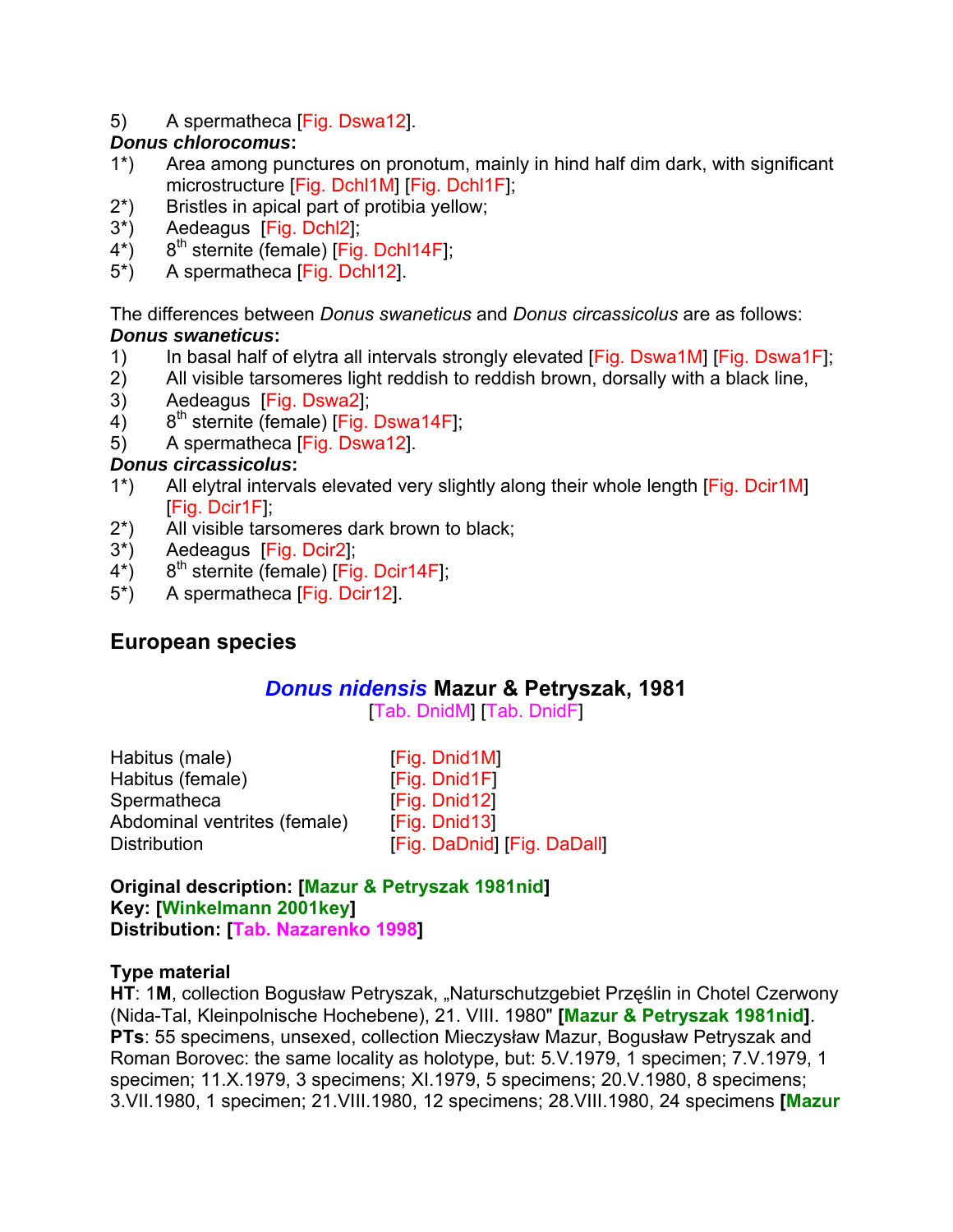## **& Petryszak 1981nid].**

#### **Material examined (4 specimens):** [Da Dnid]

**Redescription** 

**Colour and vestiture.** [Fig. Dnid1M] [Fig. Dnid1F]*.* Frons with pale and brown hairlike setae, with very small distinct black carina dorsally. Rostrum black, with distinct coarsed puncturation, hairlike setae more sparser than on frons, from the third fifth to apex of rostrum a few hairlike setae and a few short projecting hairlike setae on the apex of rostrum. Antennae light reddish to light brown, first eight antennomeres basally light reddish, apically light brown. Club basally reddish to light brown, apically brown. Distal part of antennomeres and club with a few pale setae.

Surface of pronotum black, covered with pale to brown hairlike setae with cupreous tinge.

Elytra black with pale and dark reddish to brown hairlike setae with cupreous tinge. Elytral intervals soft-grained with soft, heavily visible setae; on apex minutely projecting white and brown to black hairlike setae. Setae forming following color pattern: pale and brown setae clumb in spots on elytra particularly in the apex half. Scutellum with pale hairlike setae.

Proximal parts of femora dark reddish to brown with pale and brown hairlike setae, apex dark reddish. Tibiae dark reddish to brown with pale and brown hairlike setae, heavily punctated, inner side with 10-20 pale to brown spines, bristles in apical part of protibia very dark brown to black. All visible tarsomere reddish to brown with pale hairlike setae, dorsally with a black line, sole with high density of pale bristles. Claws reddish to dark brown.

Abdomen dark reddish to black with pale hairlike setae on abdominal ventrites. **Head.** Eye oval, slightly dished, upper margin distinctly higher than base of rostrum in lateral view; slightly shorter than base of rostrum. Distance between eyes (frons) shorter than base of rostrum (ratio = 0.61), apex of rostrum slightly as wide as base of rostrum; without distinct, Y-shaped rim between base of rostrum and interoral interval. Rostrum short, narrow, slightly shorter than pronotum (ratio = 0.61), very slightly not distinctly down-curved from dorsal view; very slightly visible longitudinal groove in the middle of rostrum is Y-shaped in 3/5 of the length of rostrum, longitudinal groove slightly continue to apex of rostrum and disappeared between imaginary join of base of antennae; near base no ventral process in lateral view; apex of rostrum as wide as base of rostrum in lateral view [Fig. Dnid1M] [Fig. Dnid1F].

**Antennae.** inserted one third from rostrum apex; scrobe in front of antenna broad as third of width rostrum and short, near base of rostrum enlarged into half of the width of rostrum, located in lower half of rostrum. Antenna narrow, funicle 7-segmented, club oval, 4-segmented. Funcile segment 1 slightly twice longer than 2; 3 and 4 slightly longer than 5 to 7, 5 to 7 almost as long as wide; upper part of funicle segment 7 enlarged. Club slightly shorter than funicle segments 3 to 7 together, but longer than 4 to 7.

**Pronotum.** Pronotum wider than long, widest in anterior third, anterior margin almost straight in dorsal view, sides slightly rounded, posterior margin slightly wider than anterior margin, noticeably constricted basally; disc finely and densely punctated [Fig. Dnid1M] [Fig. Dnid1F]*.*

----166----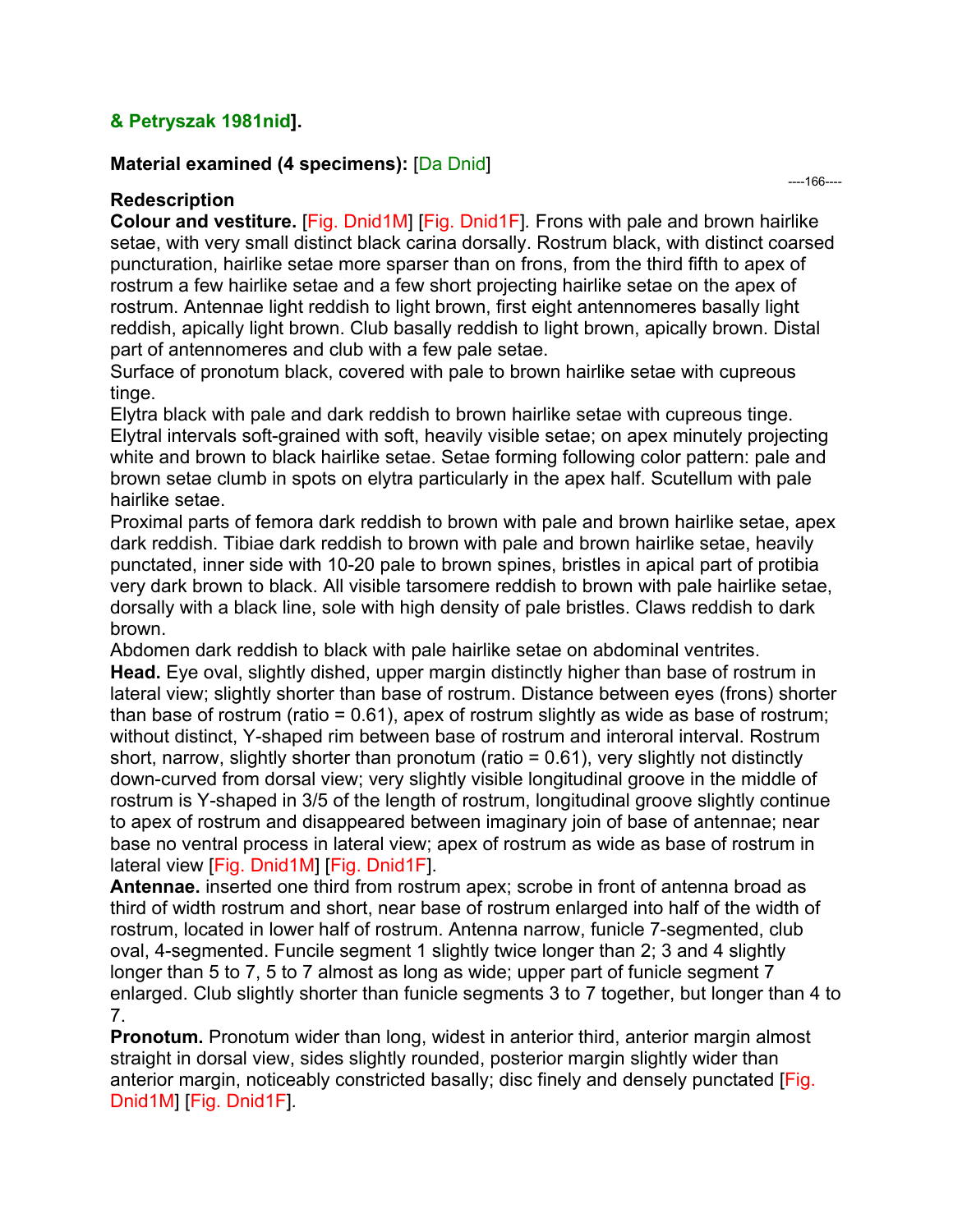**Elytra.** Oval elytra longer than wide, base slightly wider than base of pronotum, without humeral angles, sides slightly parallel in middle; intervals 3 and 5 slightly elevated [Fig. Dnid1M] [Fig. Dnid1F]. Scutellum visible.

**Mesosternum.** Mesosternal projection not visible in lateral view.

**Legs.** Profemurae slightly more slender than rostrum; mesofemorae and metafemorae more slender and slightly longer than profemora, all widest near middle, incurvation on inner side of profemura significant. Protibiae apically with distinct tooth on innner side, without hook in middle part. Tarsi with tarsomere 1 1,5x as long as tarsomere 2, tarsomere 3 distinctly bilobed, ungular tarsomere twice as long as tarsomere 3. Claws free (not connate at base).

**Abdominal ventrites.** Ventrites with distinct punctation.

----167----

**Sexual dimorphism.** Pronotum wider than long, in male distinctly less than in female (ratio  $M = 1.13$ , ratio  $F = 1.21$ ). Oval elytra longer than wide, male with elytra oval (ratio  $= 1.32$ ) [Fig. Dnid1M], female disciform (ratio = 1.15) [Fig. Dnid1F]. Tibiae incurved in males, nearly straight in females. First abdominal ventrite with a distinct depression in male, not depressed in female. Tarsomere 3 in male wider than tarsomere 2, in females approximately wider than in males. Distance from the imaginary join of antennae to the apex of rostrum more longer and more rarely punctated in female than in male. In lateral view, habitus in female more prominent than in male.

**Aedeagus. [Mazur & Petryszak 1981nid].** Sternite 8 weakly sclerotised.

**Female genitalia.** A spermatheca C-shaped [Fig. Dnid12]; weakly sclerotised; abdominal ventrites [Fig. Dnid13].

**Measurements.** Length: paratypes 5.00-5.75 mm; males 5.30 mm, females 5.75 mm. Mazur & Petryszak **[Mazur & Petryszak 1981nid]** present lenght without rostrum; males 4.26-4.64 mm, females 4.58-5.16 mm.

**Variability.** No variability was observed because only one male and one female were studied. Mazur & Petryszak **[Mazur & Petryszak 1981nid]** did not present any variability.

**Bionomics. [Tab. Nazarenko 1998].** 

**Differential diagnosis.** The most similar species is *Donus osellai* and *Donus minutus*, with black bristles in apical part of protibia and the incurvation on inner side of profemura significant (versus *Donus chlorocomus*, *Donus circassicolus*, *Donus swaneticus* and *Donus caucasicus*, which yellow, reddish brown or dark brown bristles in apical part of protibia and the incurvation on inner side of profemura less significant).

The differences between *Donus nidensis* and *Donus osellai* are as follows:

# *Donus nidensis***:**

- 1) Elytra in lateral view gradually descending to apex in their half of length;
- 2) Funicle segments light reddish to light brown, club basally reddish to light brown, apically brown;
- 3) Distance between eyes (frons) shorter than base of rostrum (ratio = 0.61);
- 4) A spermatheca [Fig. Dnid12].

# *Donus osellai:*

- 1\*) Elytra in lateral view strongly descending to apex in their half of length;
- 2\*) Funicle segments reddish to dark brown, club basally dark reddish to dark brown, apically black;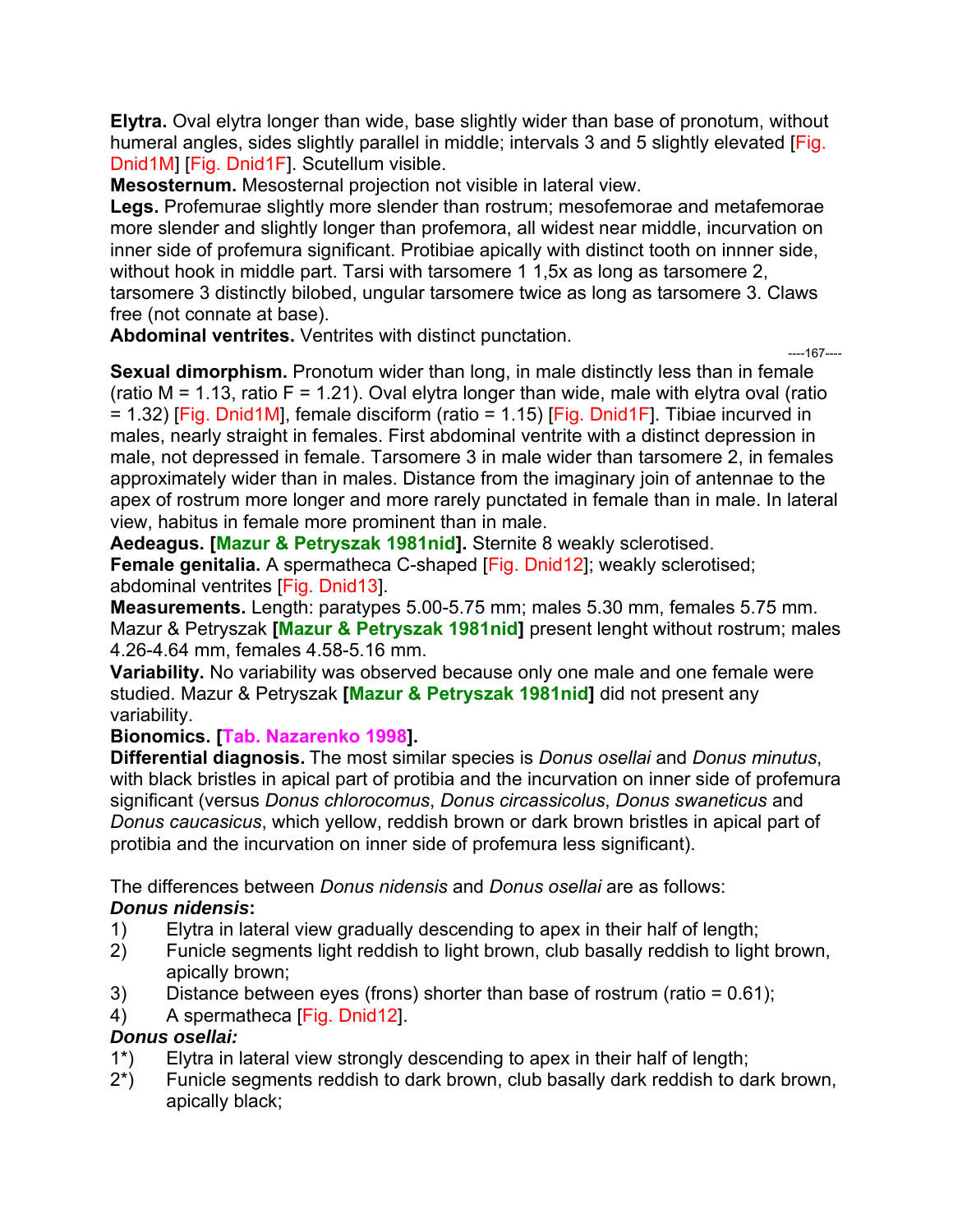- $3^*$ ) Distance between eyes (frons) shorter than base of rostrum (ratio = 0.80);
- 4\*) A spermatheca [Fig. Dose12].

The differences between *Donus nidensis* and *Donus minutus* are as follows: *Donus nidensis***:** 

- 1) Distance between eyes (frons) shorter than base of rostrum (ratio = 0.61);
- 2) A spermatheca [Fig. Dnid12].

#### *Donus minutus***:**

- 1\*) Distance between eyes (frons) shorter than base of rostrum (ratio = 0.67);
- 2\*) A spermatheca [Fig. Dmin12].

## *Donus osellai* **Winkelmann, 2001**

[Tab. DoseM] [Tab. DoseF]

| [Fig. Dose1M]               |
|-----------------------------|
| [Fig. Dose1F]               |
| [Fig. Dose12]               |
| [Fig. Dose13]               |
| [Fig. DaDose] [Fig. DaDall] |
|                             |

### **Original description: [Winkelmann 2001ose] Key: [Winkelmann 2001key]**

### **Type material**

**HT**: 1**M**, coll. CURCULIO Institut-Mönchengladbach: "Alpi Giulie, M. Cenin 1800 m, 15- VIII 1974, Osella" (handwritten) (gemeint ist der "Monte Canin" bei Sella Nevea; schriftliche Mitteilung von Giuseppe Osella) / "Holotype, *Donus osellai* sp. n., design. Winkelmann" (red label, printed) **[Winkelmann 2001ose]**.

**PTs**: 1**M**, 1**F**, coll. Giuseppe Osella: "MASS. CAVALLO, val. Sughet, 7.7.80, Bellò & Pierotti" (korrekte Bezeichnung: "Massiccio del M.te Cavallo (Belluno), val. Sughet", schriftliche Mitteilung von Giuseppe Osella) / "Paratype, *Donus osellai* sp. n., design. Winkelmann" (red label, printed) **[Winkelmann 2001ose].**

----168----

## **Material examined (2 specimens):** [Da Dose]

#### **Redescription**

**Colour and vestiture.** [Fig. Dose1M] [Fig. Dose1F]*.* Frons with pale hairlike setae, with small distinct black carina dorsally. Rostrum black, with distinct coarsed puncturation, hairlike setae more sparser than on frons, from the third fifth to apex of rostrum a few hairlike setae and a few short projecting hairlike setae on the apex of rostrum. Antennae reddish to dark brown, first six antennomeres basally reddish, apically dark reddish to brown, next two antennomeres dark reddish to brown. Club basally dark reddish to brown, apically black. Distal part of antennomeres and club with a few pale hairlike setae.

Surface of pronotum black, covered with white to brown hairlike setae with cupreous tinge.

Elytra black with pale and dark reddish to brown hairlike setae with cupreous tinge.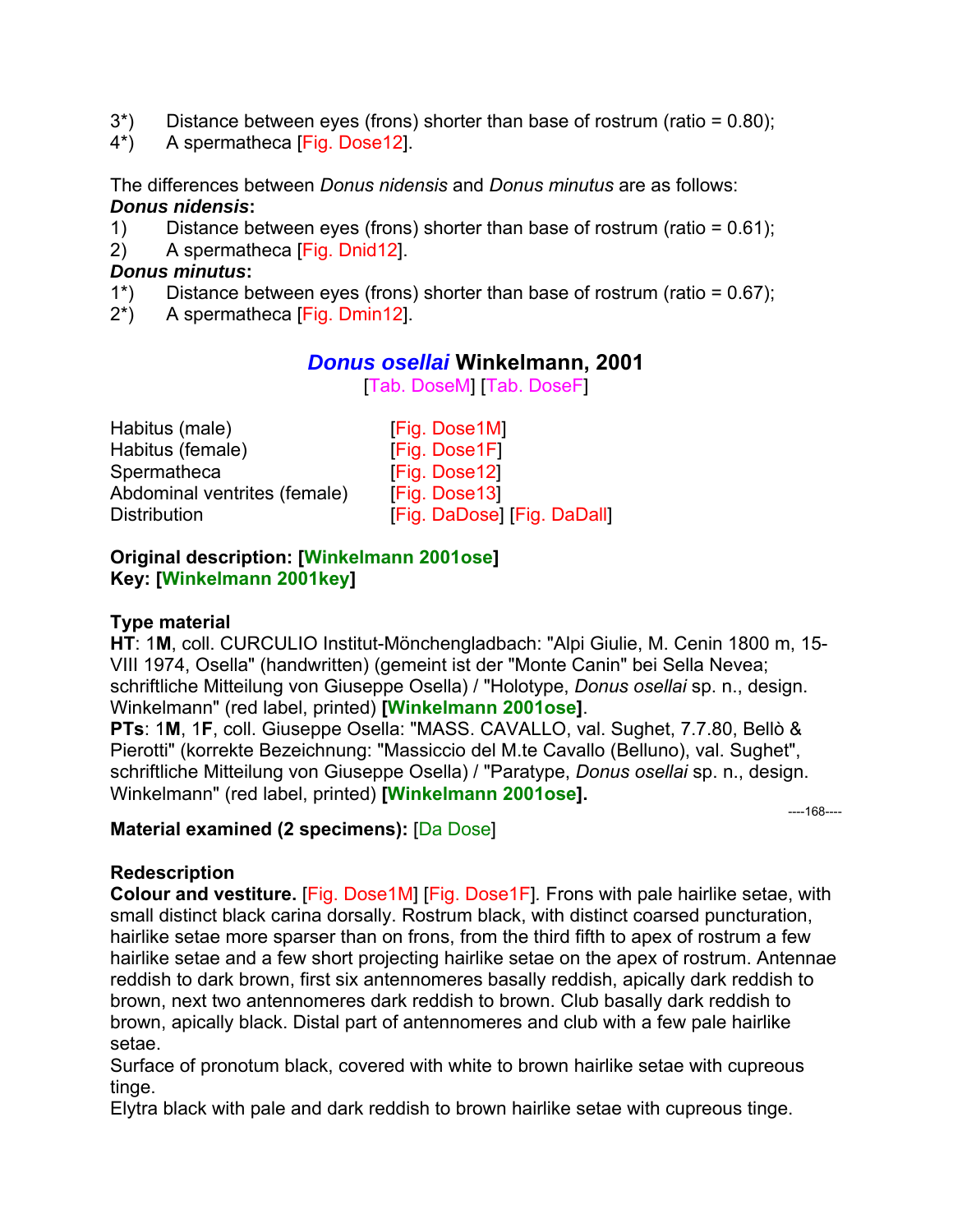Elytral intervals soft-grained with soft, heavily visible setae; on apex minutely projecting white and brown to dark brown hairlike setae. Setae forming following color pattern: pale and brown setae clumb in spots on elytra particularly in the apex half.

Proximal parts of femora dark brown to black with pale and brown hairlike setae, apex brown. Proximal parts of tibiae dark brown to black with pale and brown hairlike setae, apex, heavily punctated, inner side with 10-20 pale to brown spines, bristles in apical part of protibia dark brown to black. All visible tarsomere dark reddish to dark brown with pale hairlike setae, dorsally with a black line, sole with high density of pale bristles. Claws dark reddish to dark brown.

Abdomen black with pale and brown hairlike setae on abdominal ventrites.

**Head.** Eye oval, slightly dished, upper margin distinctly higher than base of rostrum in lateral view; slightly shorter than base of rostrum. Distance between eyes (frons) shorter than base of rostrum (ratio = 0.80), apex of rostrum slightly broader than base of rostrum; very slightly distinct rim between base of rostrum and interoral interval Yshaped. Rostrum short, narrow, slightly shorter than pronotum (ratio = 0.62), slightly not distinctly down-curved from dorsal view; longitudinal groove in the middle of rostrum slightly visible, distinct in 3/5 to apex of rostrum and disappeared between imaginary join of base of antennae; near base no ventral process in lateral view; apex of rostrum almost as wide as base of rostrum in lateral view [Fig. Dose1M] [Fig. Dose1F]. **Antennae.** inserted one third from rostrum apex; scrobe in front of antenna broad as third of width rostrum and short, near base of rostrum enlarged into half of the width of rostrum, located in middle of rostrum. Antenna narrow, funicle 7-segmented, club oval, 4-segmented. Funcile segment 1 slightly twice longer than 2; 3 and 4 slightly longer than 5 to 7, 5 to 7 almost as long as wide; upper part of funicle segment 7 enlarged. Club slightly shorter than funicle segments 3 to 7 together, but longer than 4 to 7. **Pronotum.** Pronotum wider than long, widest in anterior third, anterior margin almost straight in dorsal view, sides very slightly rounded, posterior margin approximately as wide as anterior margin, noticeably constricted basally; corased and densely punctated [Fig. Dose1M] [Fig. Dose1F]. ----169----

**Elytra.** Oval elytra longer than wide, base slightly wider than base of pronotum, no humeral angles, sides not parallel in middle; all intervals not elevated, basally interval 1 distinct small hollowed [Fig. Dose1M] [Fig. Dose1F]. Scutellum slightly visible. **Mesosternum.** Mesosternal projection not visible in lateral view.

**Legs.** Profemurae as wide as rostrum; mesofemorae and metafemorae more slender and slightly longer than profemora, all widest near middle, incurvation on inner side of profemura significant. Protibiae apically with distinct tooth on innner side, without hook in middle part. Tarsi with tarsomere 1 twice as long as tarsomere 2, tarsomere 3 distinctly bilobed, ungular tarsomere twice as long as tarsomere 3. Claws free (not connate at base).

**Abdominal ventrites.** Ventrites with distinct punctation.

**Sexual dimorphism.** Pronotum wider than long, in male distinctly less than in female (M  $= 1.09$ , F = 1.19). Oval elytra longer than wide, male with elytra oval (ratio = 1.20) [Fig. Dose1M], female disciform (F = 1.10) [Fig. Dose1F]. Tibiae incurved in males, nearly straight in females. First abdominal ventrite with a distinct depression in male, not depressed in female. Tarsomere 3 in male wider than tarsomere 2, in females approximately wider than in males. Distance from the imaginary join of antennae to the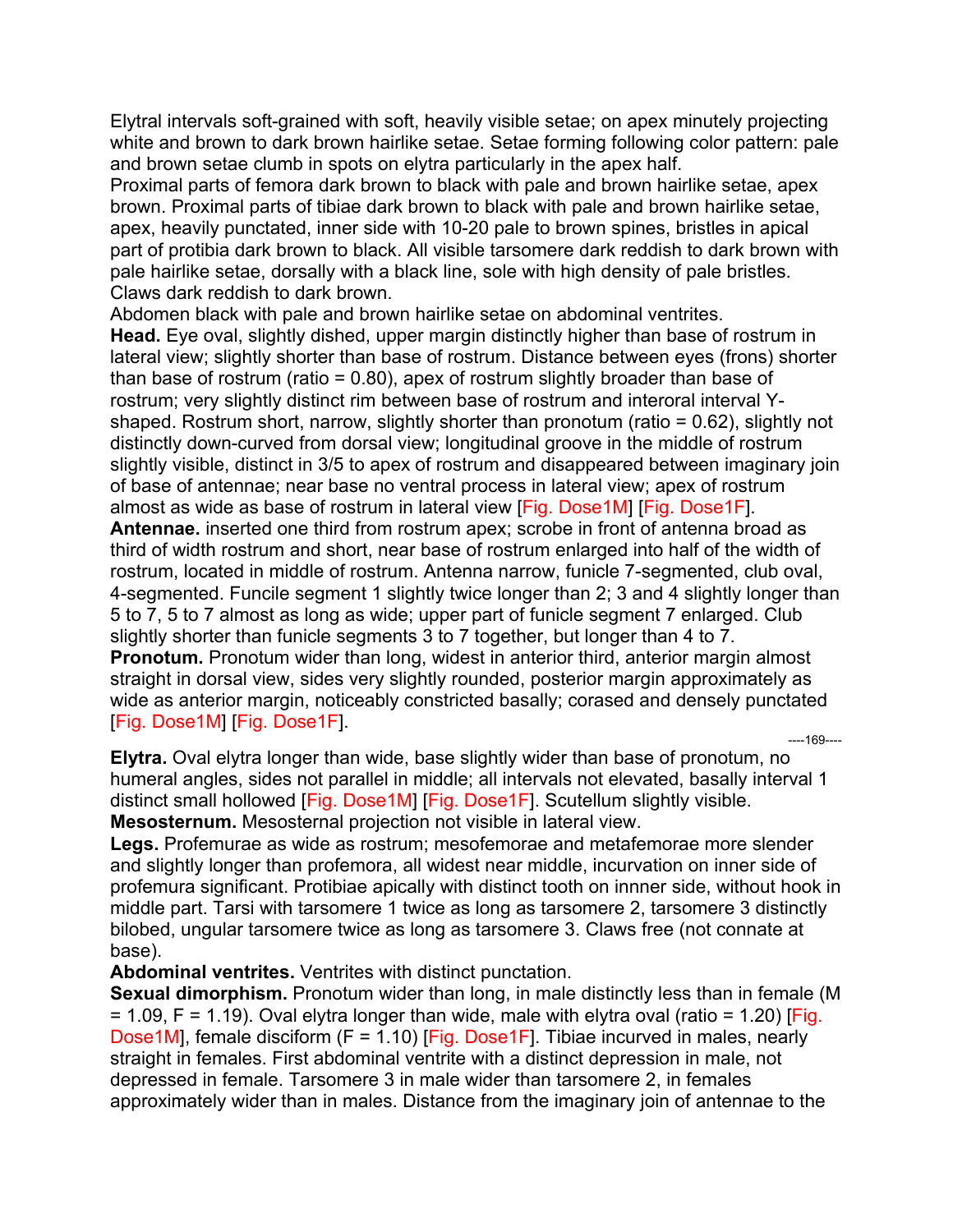apex of rostrum more longer and more rarely punctated in female than in male. In lateral view, habitus in female more prominent than in male.

**Aedeagus. [Winkelmann 2001ose].** Sternite 8 weakly sclerotised.

**Female genitalia.** A spermatheca C-shaped [Fig. Dose12]; weakly sclerotised; abdominal ventrites [Fig. Dose13].

**Measurements.** Length: male 5.25 mm, female 6.00 mm.

**Variability.** No variability was observed because only one male and one female were studied. Winkelmann **[Winkelmann 2001ose]** did not present any variability.

**Bionomics. [Winkelmann & Bayer 2007] [Winkelmann 2001ose] [Tab. Skuhrovec]**  [Winkelmann & Bayer 2007].

**Differential diagnosis.** The most similar species is *Donus nidensis* and *Donus minutus*, with black bristles in apical part of protibia and the incurvation on inner side of profemura significant (versus *Donus chlorocomus*, *Donus circassicolus*, *Donus swaneticus* and *Donus caucasicus*, with yellow, reddish brown or dark brown bristles in apical part of protibia, and the incurvation on inner side of profemura less significant).

The differences between *Donus osellai* and *Donus nidensis* are as follows: *Donus osellai***:** 

- 1) Elytra in lateral view strongly descending to apex in their half of length;
- 2) Funicle segments reddish to dark brown, club basally dark reddish to dark brown, apically black;
- 3) Distance between eyes (frons) shorter than base of rostrum (ratio = 0.80);
- 4) A spermatheca [Fig. Dose12].

# *Donus nidensis***:**

- 1\*) Elytra in lateral view gradually descending to apex in their half of length;
- 2\*) Funicle segments light reddish to light brown, club basally reddish to light brown, apically brown;
- 3\*) Distance between eyes (frons) shorter than base of rostrum (ratio = 0.61);
- 4\*) A spermatheca [Fig. Dnid12].

The differences between *Donus osellai* and *Donus minutus* are as follows:

# *Donus osellai***:**

- 1) Elytra in lateral view strongly descending to apex in their half of length;
- 2) Funicle segments reddish to dark brown, club basally dark reddish to dark brown, apically black;
- 3) Distance between eyes (frons) shorter than base of rostrum (ratio = 0.80);
- 4) A spermatheca [Fig. Dose12].

# *Donus minutus***:**

- 1\*) Elytra in lateral view gradually descending to apex in their half of length;
- 2\*) Funicle segments light reddish to light brown, club basally reddish to light brown, apically brown;
- $3^*$ ) Distance between eyes (frons) shorter than base of rostrum (ratio = 0.67);
- 4\*) A spermatheca [Fig. Dmin12].

----170----

# *Donus minutus* **(Petri, 1901)**

[Tab. DminF]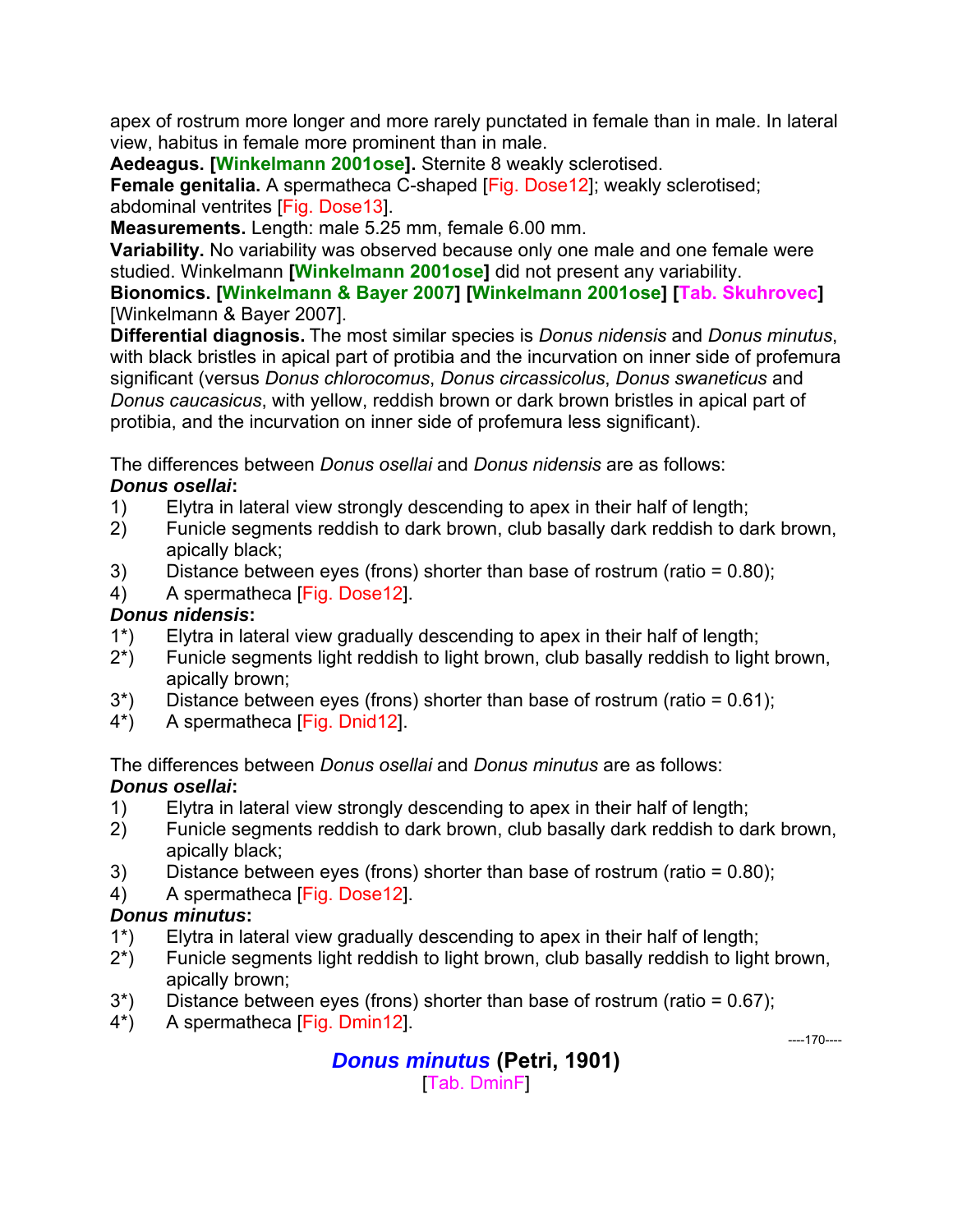Habitus (female) Fig. Dmin1Fl Spermatheca [Fig. Dmin12]

Distribution **[Fig. DaDmin]** [Fig. DaDall]

#### **Original description: [Petri 1901min] Redescription & key: [Petri 1901key] [Winkelmann 2001key]**

**Type material.** The position of type material is unknown.

### **Material examined (1 specimen):** [Da Dmin]

#### **Redescription**

**Colour and vestiture.** [Fig. Dmin1F]*.* The specimen is immature, and the coloration could be more darker as in reality. Unfortunately, now it is the only known specimen. Frons with densely pale hairlike setae, with small distinct dark carina dorsally. Rostrum dark reddish, with distinct puncturation, hairlike setae sparser than on frons, from the third fifth to apex of rostrum several hairlike setae and several short projecting hairlike setae on the apex of rostrum. Antennae light reddish to brown, first seven antennomeres basally light reddish and apically dark reddish, last antennomere basally dark reddish and apically brown. Club basally dark reddish, middle and apically brown. Distal part of antennomere and club with a few pale hairlike setae.

Surface of pronotum dark reddish, covered with pale hairlike setae.

Elytra dark reddish with pale and black hairlike setae. Elytral intervals soft-grained with soft, heavily visible setae; on apex minutely projecting pale and black hairlike setae. Setae forming following colour pattern: pale and black setae clumb in pale spots on elytra only in the intervals 1, 3, 5 and 7 along the whole length.

Proximal parts of femora dark reddish with pale hairlike setae, apex slightly reddish brown. Proximal parts of tibiae dark reddish with pale hairlike setae, apex slightly reddish brown, heavily punctated, inner side with 16 pale spines, bristles in apical part of protibia dark brown. All visible tarsomeres dark reddish with pale hairlike setae, dorsally with a black line, sole with high density of pale bristles. Claws reddish.

Abdomen dark reddish with pale hairlike setae with cupreous tinge on abdominal ventrites.

**Head.** Eye oval, slightly dished, upper margin slightly higher than base of rostrum in lateral view; distinctly shorter than base of rostrum. Distance between eyes (frons) distinctly shorter than base of rostrum (ratio  $= 0.67$ ), apex of rostrum as broad as base of rostrum; no rim between base of rostrum and interoral interval. Rostrum short, narrow, slightly shorter than pronotum (ratio = 0.63), slightly not distinctly down-curved from dorsal view; very slightly distinct longitudinal groove in the middle of rostrum is Y-shaped in third fifth of the length of rostrum, longitudinal groove distinctly continue to apex of rostrum and disappeared between imaginary join of base of antennae; near base no ventral process in lateral view; apex of rostrum as broad as base of rostrum in lateral view [Fig. Dmin1F]*.*

**Antennae.** Inserted one third from rostrum apex; scrobe in front of antenna broad as third of width rostrum and short, near base of rostrum enlarged into the half of the width of rostrum, located in ventral part of rostrum. Antenna narrow, funicle 7-segmented, club oval, 4-segmented. Funcile segment 1 almost twice longer than 2; 3 and 4 slightly longer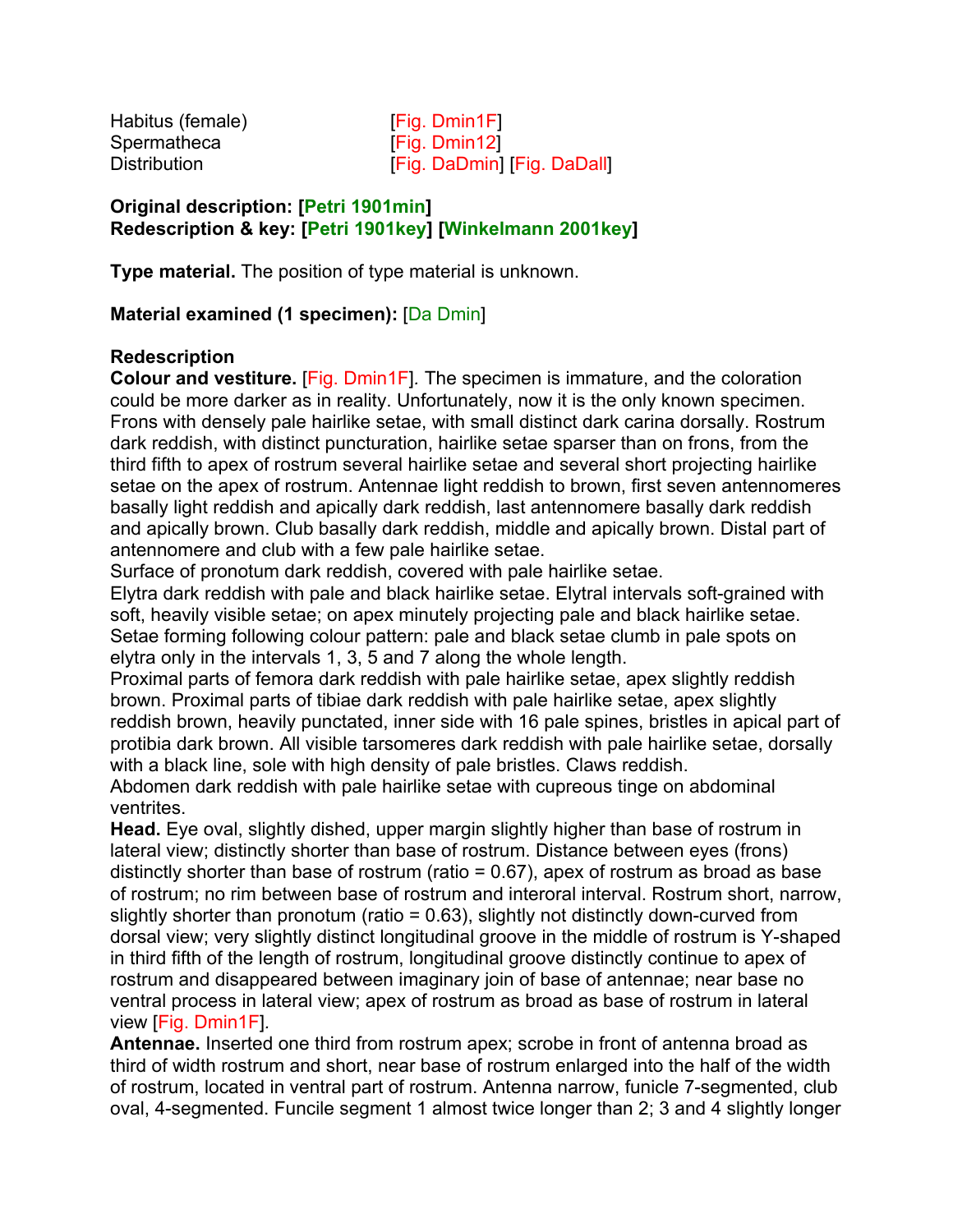than 5 to 7, 5 to 7 almost as long as wide; upper part of funicle segment 7 enlarged. Club slightly shorter than funicle segments 3 to 7 together, but longer than 4 to 7*.* 

----171---- **Pronotum.** Wider than long (ratio = 1.18), widest in anterior third, anterior margin almost straight in dorsal view, sides very slightly rounded, posterior margin as wide as anterior margin, noticeably constricted basally; corased and densely punctated [Fig. Dmin1F]. **Elytra.** Oval, distinctly longer than wide (ratio = 1.1), base slightly wider than base of pronotum, no humeral angles, sides slightly parallel in middle; intervals 3 and 5 elevated slightly. Scutellum visible [Fig. Dmin1F].

**Mesosternum.** Mesosternal projection not visible in lateral view.

**Legs.** Profemurae slightly slender than rostrum; mesofemorae and metafemorae more slender and slightly longer than profemora, all widest near middle, incurvation on inner side of profemura significant. Protibiae apically with distinct tooth on innner side, without hook in middle part. Tarsi with tarsomere 1 twice as long as tarsomere 2, tarsomere 3 distinctly bilobed, ungular atsromere twice as long as tarsomere 3. Claws free (not connate at base).

**Abdominal ventrites.** Ventrites with distinct punctation.

**Female genitalia.** A spermatheca C-shaped [Fig. Dmin12], very weakly sclerotised. Sternite 8 not sclerotized. Abdominal ventrites were destroyed during preparation. **Measurements.** Length: female 5.9 mm.

**Variability.** No variability was observed because only one female is observed.

**Differential diagnosis.** The most similar species are *Donus nidensis* and *Donus osellai*, with black bristles in apical part of protibia and the incurvation on inner side of profemura significant (versus *Donus chlorocomus*, *Donus circassicolus*, *Donus swaneticus* and *Donus caucasicus*, with yellow, reddish brown or dark brown bristles in apical part of protibia, and the incurvation on inner side of profemura less significant).

The differences between *Donus minutus* and *Donus osellai* are as follows:

# *Donus minutus***:**

- 1) Elytra in lateral view gradually descending to apex in their half of length.;
- 2) Funicle segments light reddish to light brown, club basally reddish to light brown, apically brown;
- 3) Distance between eyes (frons) shorter than base of rostrum (ratio = 0.67);
- 4) A spermatheca [Fig. Dmin12].

# *Donus osellai***:**

- 1\*) Elytra in lateral view strongly descending to apex in their half of length;
- 2\*) Funicle segments reddish to dark brown, club basally dark reddish to dark brown, apically black;
- $3^*$ ) Distance between eyes (frons) shorter than base of rostrum (ratio = 0.80);
- 4\*) A spermatheca [Fig. Dose12].

The differences between *Donus minutus* and *Donus nidensis* are as follows: *Donus minutus***:** 

- 1) Distance between eyes (frons) shorter than base of rostrum (ratio = 0.67);
- 2) A spermatheca [Fig. Dmin12].

# *Donus nidensis***:**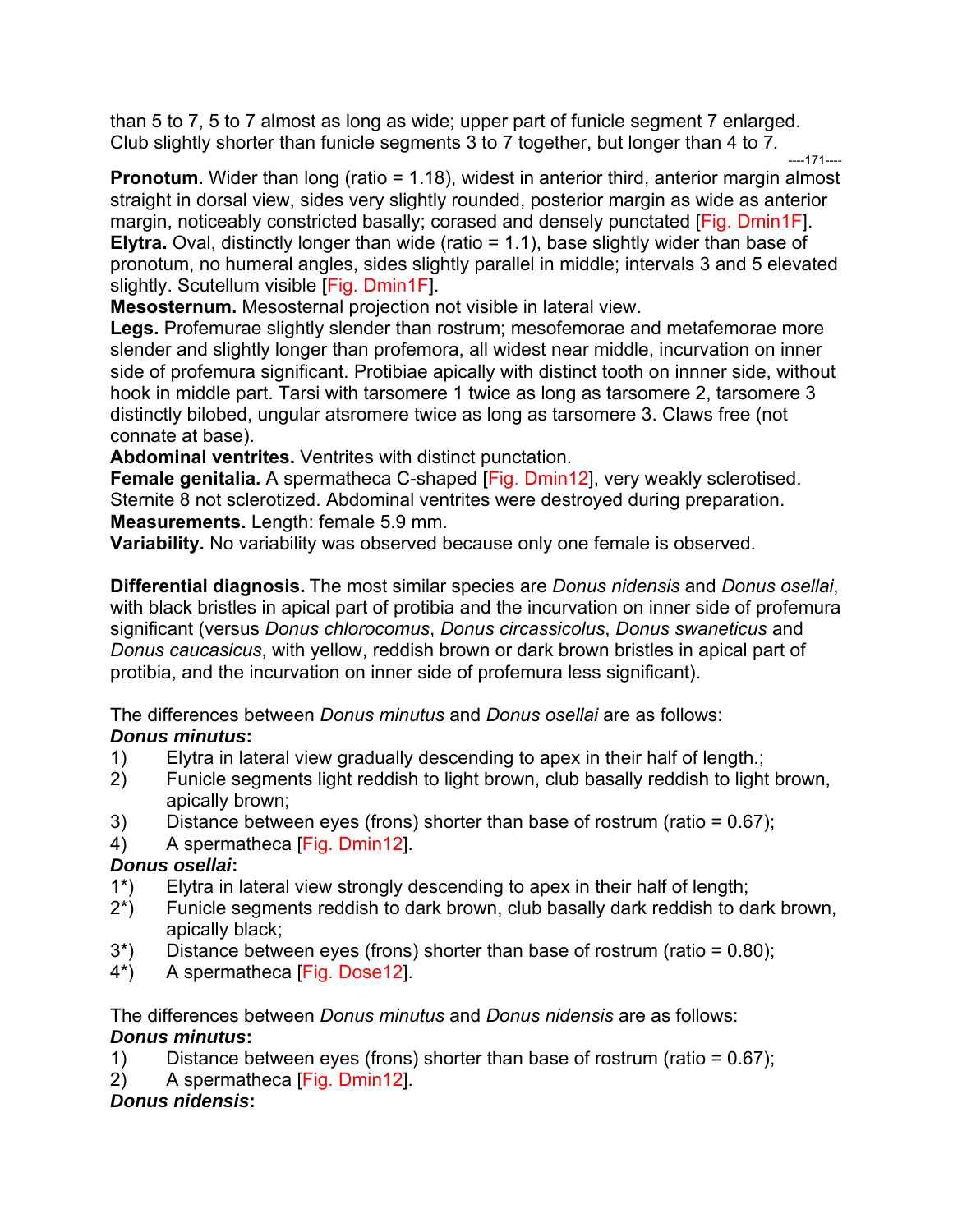- 1\*) Distance between eyes (frons) shorter than base of rostrum (ratio = 0.61);
- 2\*) A spermatheca [Fig. Dnid12].

# *Donus virescens* **(Petri, 1901)**

Distribution **Example 2** [Fig. DaDvir] [Fig. DaDall]

#### **Original description: [Petri 1901vir] Key: [Petri 1901key] Distribution: [Winkelmann 2006]** - comments about existence and distribution.

**Type material.** The position of type material is unknown and the other material is not known.

----172----

# **Key to the species of** *Donus caucasicus* **group**

- **1.** Bristles in apical part of protibia dark brown to black. Incurvation on inner side of profemura significant. Smaller species, 4.1-5.2 mm. European mountains.
- Bristles in apical part of protibia yellow, reddish brown, dark brown, exceptionally blackish brown. Incurvation on inner side of profemura less significant. Small or larger species, 4.2-6.7 mm. Caucasus.

**.......... 4**

**…........ 2**

**2.** Elytra in lateral view gradually descending to apex in their half of length. Funicle segments light reddish to light brown, club basally reddish to light brown, apically brown. Aedeagus with blunt apex, in lateral view strikingly lengthened or unknown.

**.......... 3**

- Elytra in lateral view strongly descending to apex in their half of length. Funicle segments reddish to dark brown, club basally dark reddish to dark brown, apically black. Aedeagus without apical contraction. Smaller species, 4.5-4.6 mm. Italy. *Donus osellai* **Winkelmann, 2001**
- **3.** Aedeagus with blunt apex, in lateral view strikingly lengthened. A spermatheca [Fig. Dnid12]. Smaller species, 4.1-5.2 mm. Poland, Ukraine, Slovakia.

*Donus nidensis* **Mazur & Petryszak, 1981**

Aedeagus unknown. A spermatheca [Fig. Dmin12]. Larger species, 4.6 mm. Romania, (?)Ukraine.

#### *Donus minutus* **Petri, 1901**

**4.** Area among punctures on pronotum, mainly in hind half dim dark, with significant microstructure [Fig. Dchl1M] [Fig. Dchl1F]. Bristles in apical part of protibiae yellow.

#### *Donus chlorocomus* **(Boheman, 1842)**

-Area among punctures on pronotum shiny, without microstructure [Fig. Dcir1M] [Fig. Dcau1M]. Bristles in apical part of protibia reddish brown or dark brown,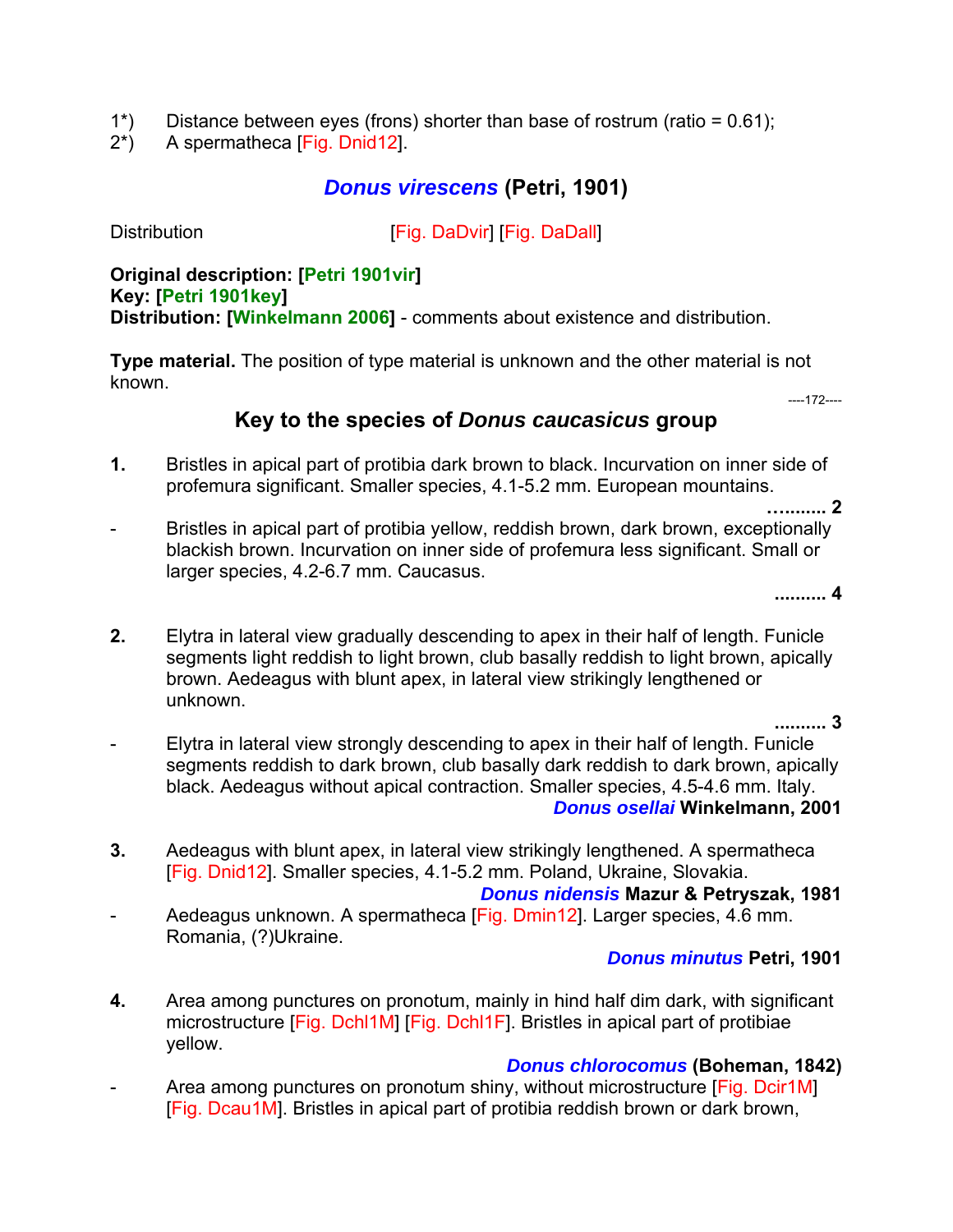exceptionally yellowish brown

**.......... 5** 

**5.** All elytral intervals elevated very slightly along their whole length [Fig. Dcir1M] [Fig. Dcir1F]. All visible tarsomeres dark brown to black [Fig. Dcir1M]. Aedeagus [Fig. Dcir2].

*Donus circassicolus* **(Reitter, 1888)**

-In basal half of elytra all intervals strongly elevated [Fig. Dswa1M] [Fig. Dcau1M]. All visible tarsomeres light reddish to reddish brown, dorsally with a black line [Fig. Dswa1M] [Fig. Dcau1M].

**........... 6** 

- **6.** Pronotum very wide [Fig. Dcau1M] [Fig. Dcau1F]. Space between base of rostrum and interoral interval without rim. In basal half of elytra intervals 1, 3, 5 and 7 elevated very strongly, apically less distinct [Fig. Dcau1M] [Fig. Dcau1F]. Aedeagus [Fig. Dcau2].
- *Donus caucasicus* **(Faust, 1887)** -Pronotum narrower [Fig. Dswa1M] [Fig. Dswa1F]. Space between base of rostrum and interoral interval with slightly visible Y-shaped rim. In basal half of elytra all intervals elevated strongly, elevation of intervals 3 and 5 distinctly visible along the whole length [Fig. Dswa1M] [Fig. Dswa1F]. Aedeagus [Fig. Dswa2]. *Donus swaneticus* **(Faust, 1887)**

# **Catalogue of** *Donus caucasicus* **group**

*Donus caucasicus* **(Faust, 1887)**  Caucasus *Donus circassicolus* **(Reitter, 1888)**  Caucasus: Armenia, Georgia, Russia *Donus chlorocomus* **(Boheman, 1842)**  Caucasus: Georgia, Russia *Donus swaneticus* **(Faust, 1887)**  Caucasus: Georgia *Donus nidensis* **Mazur & Petryszak, 1981**  Poland, Slovakia, Ukraine *Donus osellai* **Winkelmann, 2001**  Italy *Donus minutus* **(Petri, 1901)**  Romania, ? Ukraine *Donus virescens* (**Petri, 1901) Bulgaria** 

----173----

#### **Discussion**

The *Donus caucasicus* group is created by four Caucasian species (*Donus caucasicus* (Faust, 1887); *Donus circassicolus* (Reitter, 1888); *Donus chlorocomus* (Boheman,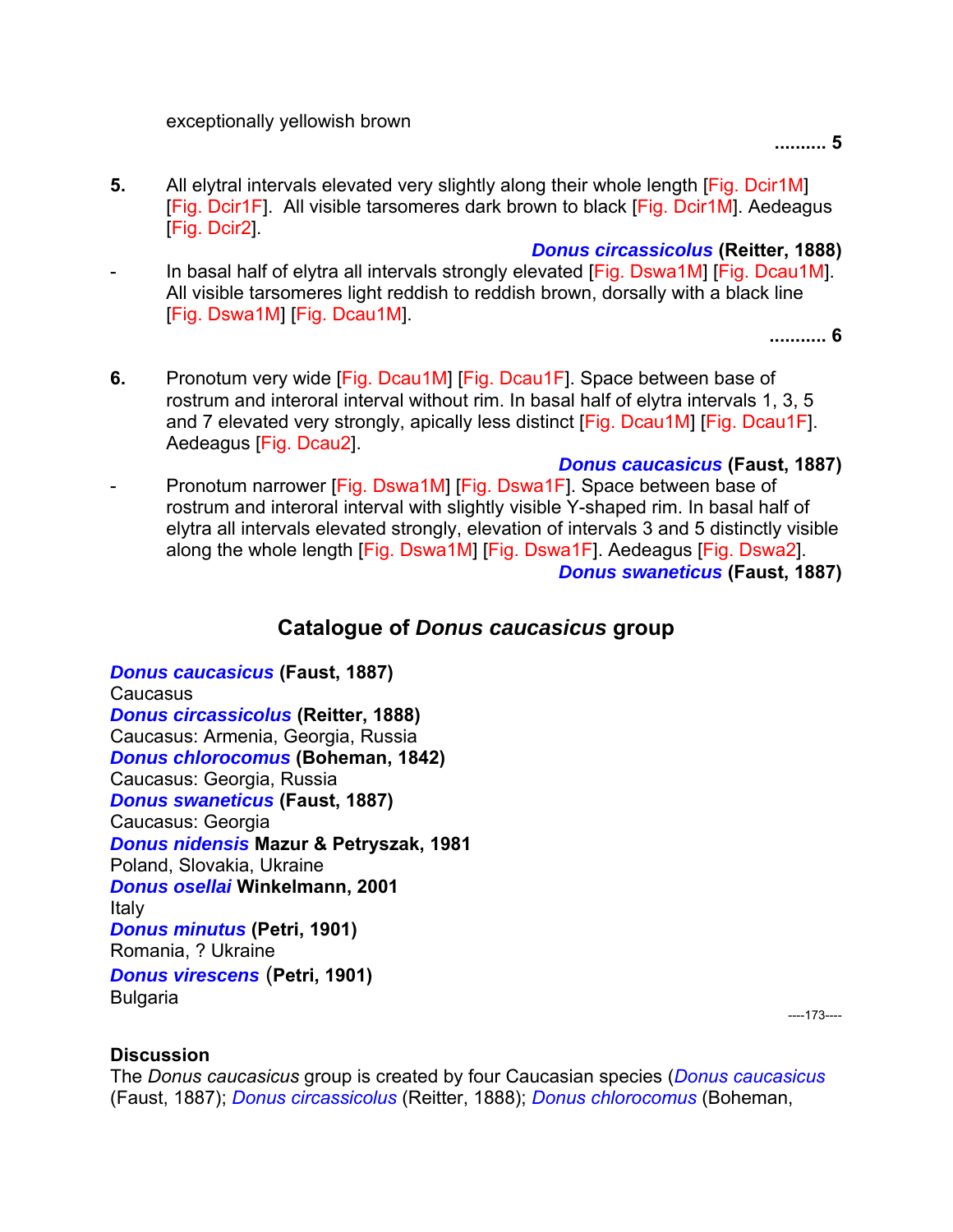1842) and *Donus swaneticus* (Faust, 1887)) and four European species (*Donus minutus* (Petri, 1901), *Donus virescens* (Petri, 1901), *Donus nidensis* Mazur & Petryszak, 1981 and *Donus osellai* Winkelmann, 2001). The whole group is characterised 8 main features (see Introduction). Unfortunately, *Donus minutus* as well as *Donus virescens* were described only according to a single female and it is impossible to compare it with others without type material.

It seems, that the coherent mountain region of the Caucasus constitutes the (natural) center of origin of these species whereas outside of the region the species live only in several relict refuges. It is very probable that other species of the genus *Donus* could be incuded in this weevil group, e.g. some species from Iberian peninsula.

The biology of the Caucasian species is almost completely unknown, but we could expect the same life strategy as for another mountain *Donus* species.

Unfortunately, the phylogenetical relationship of this group with other *Donus* species groups is still unknown. The first phylogentic analysis of Hyperini species is in preparation [Skuhrovec i.e.], and then the phylogenetical relationships inside each genus, e.g. *Donus*, will also be studied.

### **Acknowledgements**

I am indepted to Herbert Winkelmann for many hours of discussions about Hyperini. The study was supported by a grant of the SYNTHESYS (HU-TAF-3028), and a grant from Ministry of Agriculture (Mze ČR) CZ0002700601.

### **References**

**Alonso-Zarazaga M. A. & Lyal, C. H. C. (1999):** *A World Catalogue of Families and Genera of Curculionoidea (Insecta: Coleoptera) (Excepting Scolytidae and Platypodidae). -* S. C. P. Edition, Entomopraxis, 315 pp.

**Alonso-Zarazaga M. A. & Lyal C. H. C. (2002):** Addenda and corrigenda to 'A World Catalogue of Families and Genera of Curculionoidea (Insecta: Coleoptera)'. *-* Zootaxa 63, 1-37.

**Angelov P. (1978):** *Fauna na Bulgaria, 7: Coleoptera, Curculionidae, 2: Brachyderinae, Brachycerinae, Tanymecinae, Cleoninae, Curculioninae, Myorrhininae. -* Academiae Scientiarum Bulgaricae, Sofia, 233 pp. (in Bulgarian).

**Boheman C. H. (1842):** P. chlorocomus. Schh. pp. 359-360. In: **Schoenherr C. J.** : Genera et species curculionidum, cum synonymia hujus familiae. Species novae aut hactenus minus cognitae, descriptionibus a Dom. Leonardo Gyllenhal, C. H. Boheman, et entomologicis aliis illustratae. Vol. 6 (2). Roret, Paris; F. Fleischer, Leipzig, 495 pp. **Colonnelli E. (2003):** A revised checklist of Italian Curculionoidea (Coleoptera). - Zootaxa 337: 1-142.

**Csiki E. (1934):** *Coleopterorum Catalogus auspiciis et auxilio W. Junk editus a S. Schenkling. Pars 137: Curculionidae: Subfam. Hyperinae.* W. Junk, Berlin W 15, 66 pp. **Dieckmann L. & Behne L. (1994):** 93. Familie: Curculionidae, pp. 259-298. In: **Lohse G. A. & Lucht W. H.** (eds.): *Die Käfer Mitteleuropas. 3. Supplementband*. - Goecke & Evers, Krefeld, 403 pp.

**Faust J. (1887):** Neue Rüsselkäfer. - Wiener Entomologische Zeitung VI: 65-70. **Hoffmann A. (1954):** *Faune de France 59. Coléoptères Curculionidae. Deuxième Partie. -* Paul Lechevalier, Paris, pp. 487-1208.

**Kippenberg G.H. (1983):** 22. Unterfamilie Hylobiinae. In: **Freude H., Harde E K. W. &**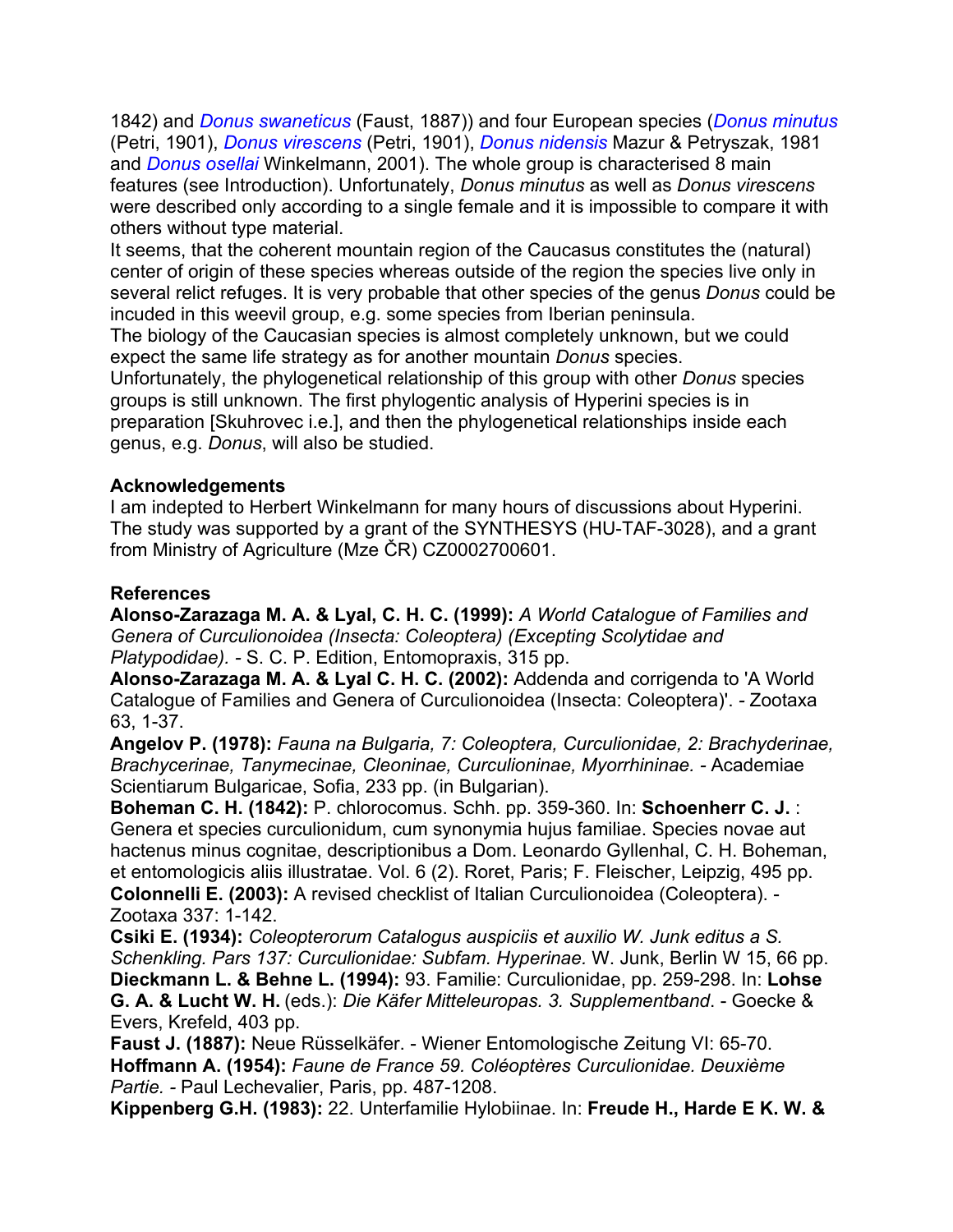**Lohse E G. A.** (eds.): *Die Käfer Mitteleropas. Bd. 11. Curculionidae 2. -* Goecke & Evers, Krefeld, 303 pp.

**Mazur M. & Petryszak B. (1981):** Donus nidensis sp. n. (Coleoptera, Curculionidae) aus Polen. - Bulletin de L'Académie Polonaise des Sciences. XXIX: 35-39.

**Nazarenko V. Yu. (1998):** Opisanie lichinki starshego vozrasta zhuka-dolgonosika Donus nidensis (Coleoptera, Curculionidae) (A description of old-stage larva of the weevil Donus nidensis (Coleoptera, Curculionidae)). - Vestnik Zoologii 32: 103-106 (in Russian, English summary). ----174----

**Petri K. (1901):** *Monographie des Coleopteren - Tribus Hyperini.* R. Friedländer & Sohn, Berlin, 210 pp.

**Reitter E. (1888):** Coleopteren aus Circassien, gesammelt von Hans Leder im Jahre 1887, beschrieben von E. Reitter in Mödling. - Wiener Entomologische Zeitung VII: 259- 274.

**Skuhrovec J. (2006):** Hypera kayali sp. nov. (Coleoptera: Curculionidae) from Syria with bionomic data. - Zootaxa 1282: 17-28.

**Skuhrovec J. (submitted):** Descriptions of larvae of the tribe Hyperini (Coleoptera: Curculionidae): III. Mature larvae of the genus Donus. - Zootaxa.

**Skuhrovec J. (i.e.):** Preliminary cladistic analysis of the tribe Hyperini (Coleoptera: Curculionidae) based on externally morphological characters of adults.

**Smreczyński S. (1968):** *Klucze do oznaczania owadów Polski. Część XIX, Coleoptera, Zeszyt 98c, Curculionidae - Tanymecinae, Cleoninae, Tanyrhynchinae, Hylobiinae*. - Państwowe wydawnictwo naukowe, Warszawa, 106 pp (in Poland).

**Strejček J. (1993):** Curculionoidea, pp. 135-152. In: **Jelínek, J.** (ed.): Check-list of Czechoslovak Insects IV (Coleoptera). Seznam československých brouků. *- Folia Heyrovskyana*, Suppl. 1: 3-172 (in Czech).

**Wanat M. & Mokrzycki, T. (2005):** A new checklist of the weevils of Poland (Coleoptera: Curculionoidea). - Genus 16: 69-117.

**Winkelmann H. (2001):** Probleme bei der aktuellen Bearbeitung der Hyperini (Coleoptera, Curculionidae) Italiens und Beschreibung der neuen Art Donus osellai sp. n. aus Norditalien. 1. Beitrag zur Kenntnis der Hyperinae/Hyperini Italiens. - Snudebiller 2, Studies on taxonomy, biology and ecology of Curculinoidea: 51-58.

**Winkelmann H. (2006):** Beschreibung der neuen Art *Donus falakronensis* sp. n. aus Nordgriechenland und Anmerkungen zu ausgewählten Hyperini-Arten (Coleoptera, Curculionidae) Griechenlands. 1. Beitrag zur Kenntnis der Hyperinae/Hyperini Griechenlands. - Snudebiller 7, Studies on taxonomy, biology and ecology of Curculionoidea: 152-160.

**Winkelmann H. & Ch. Bayer (2007):** Biologie und Entwicklung von *Donus osellai* Winkelmann, 2001 und eine Übersicht der bei Sella Nevea (Norditalien) gefundenen Rüsselkäfer (Coleoptera: Curculionoidea) - SNUDEBILLER **8**, Studies on taxonomy, biology and ecology of Curculionoidea, Mönchengladbach: CURCULIO-Institute. **Zaslavskij V. A. (1959):** O Nadrodovykh Grupnirovkakh v Tribe Hyperini (Coleoptera, Curculionidae) (On Supergeneric Groups in Tribe Hyperini (Coleoptera, Curculionidae)).

- Entomologicheskoe Obozrenie 38: 652-654 (in Russian, English summary).

#### **Addresses of authors:**